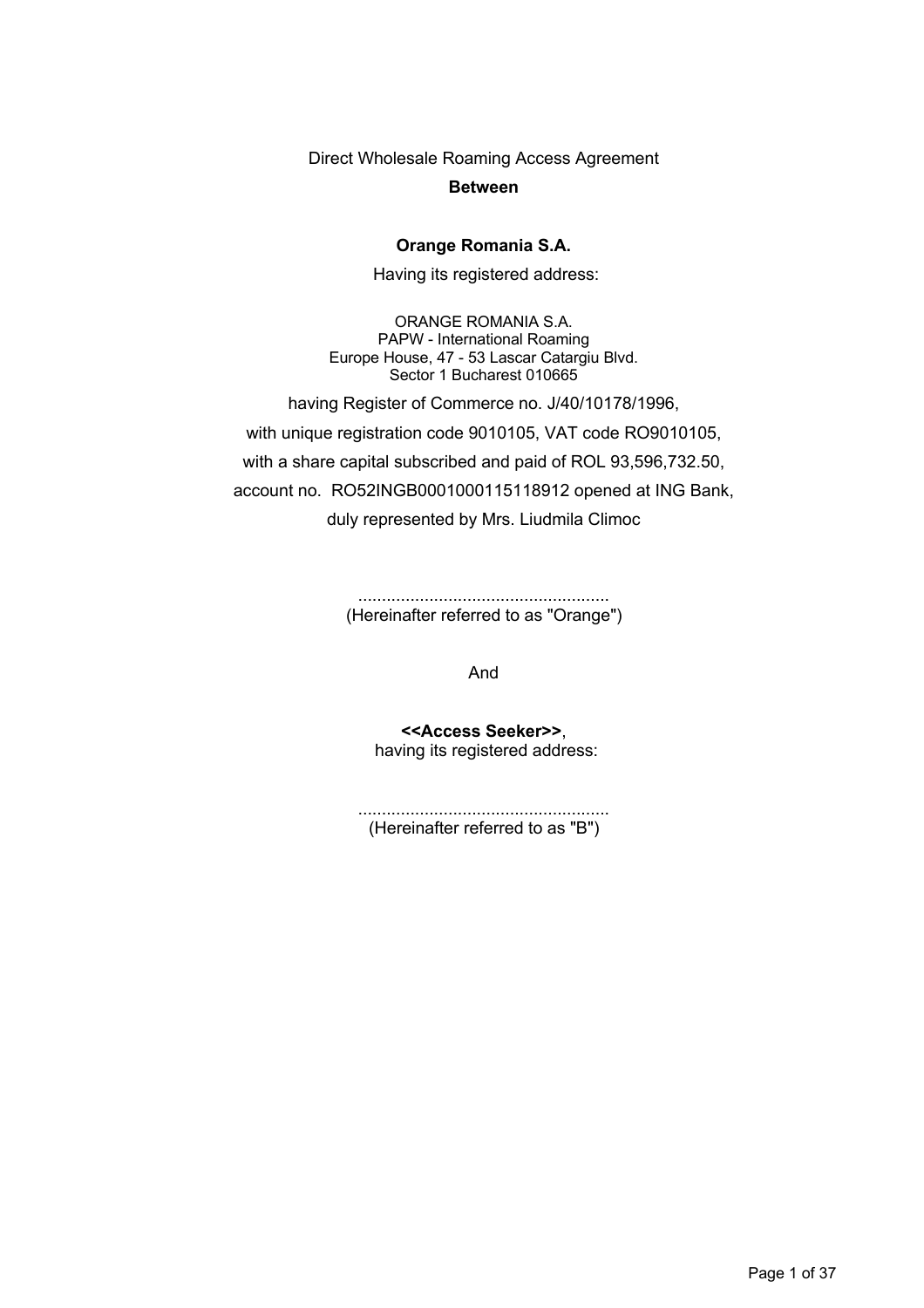# **1. Introduction**

- 1.1 European Union ("EU") Mobile network operators shall meet all reasonable requests for wholesale roaming access according to Article 3 of the Regulation (EU) 531/2012. It is for each individual mobile network operator to determine what constitutes a reasonable request for wholesale roaming.
- 1.2 Subject to Article 3 of the Regulation (EU) 531/2012, the Parties shall enter into this unilateral Agreement for International Roaming for the provision by Orange of Services in order to enable Roaming Customers of <B> to gain access to mobile telecommunications services in the geographic areas where Orange operates a PMN.
- 1.3 The Annexes, including the Overview of the Annex Structure, constitute an integral part of the Agreement. In case of discrepancy between different parts of the Agreement the following order of interpretation shall be applied:
	- 1. the main body of this Agreement; and
	- 2. the Annexes
- 1. 4 In case of additional requirements, exceptions and/or contradictions between the

Agreement and any Technical Specifications or GSM Association Permanent Reference Documents, the provisions of the Agreement shall prevail.

1.5 Subject to applicable laws, the Parties agree to be bound by GSMA Permanent

Reference documents relevant to International Roaming provided by A from time to time, for example:

- 1. GSMA PRDs related to Quality of Service;
- 2. GSMA PRDs related to Fraud Detection; and
- 3. GSMA PRDs relating to Billing between the Parties including Invoicing and Settlement.

### **2. Starting Date**

2.1.The actual commercial starting date for International Roaming shall be the date as agreed by both Parties in written form after successful completion of all necessary network and billing test procedures.

### **3. Definitions**

For the purpose of the Agreement the following terms shall have the meanings set forth in their respective definitions below, unless a different meaning is called for in the context of another provision in the Agreement:

- 3.1. "**Affiliated Company**" of a Party means any other legal entity:
	- 1. directly or indirectly owning or controlling the Party, or
	- 2. under the direct or indirect ownership or control of the same legal entity directly or indirectly owning or controlling the Party, or
	- 3. directly or indirectly owned or controlled by the Party,

for so long as such ownership or control lasts.

Ownership or control shall exist through the direct or indirect ownership of more than 50 % of the nominal value of the issued equity share capital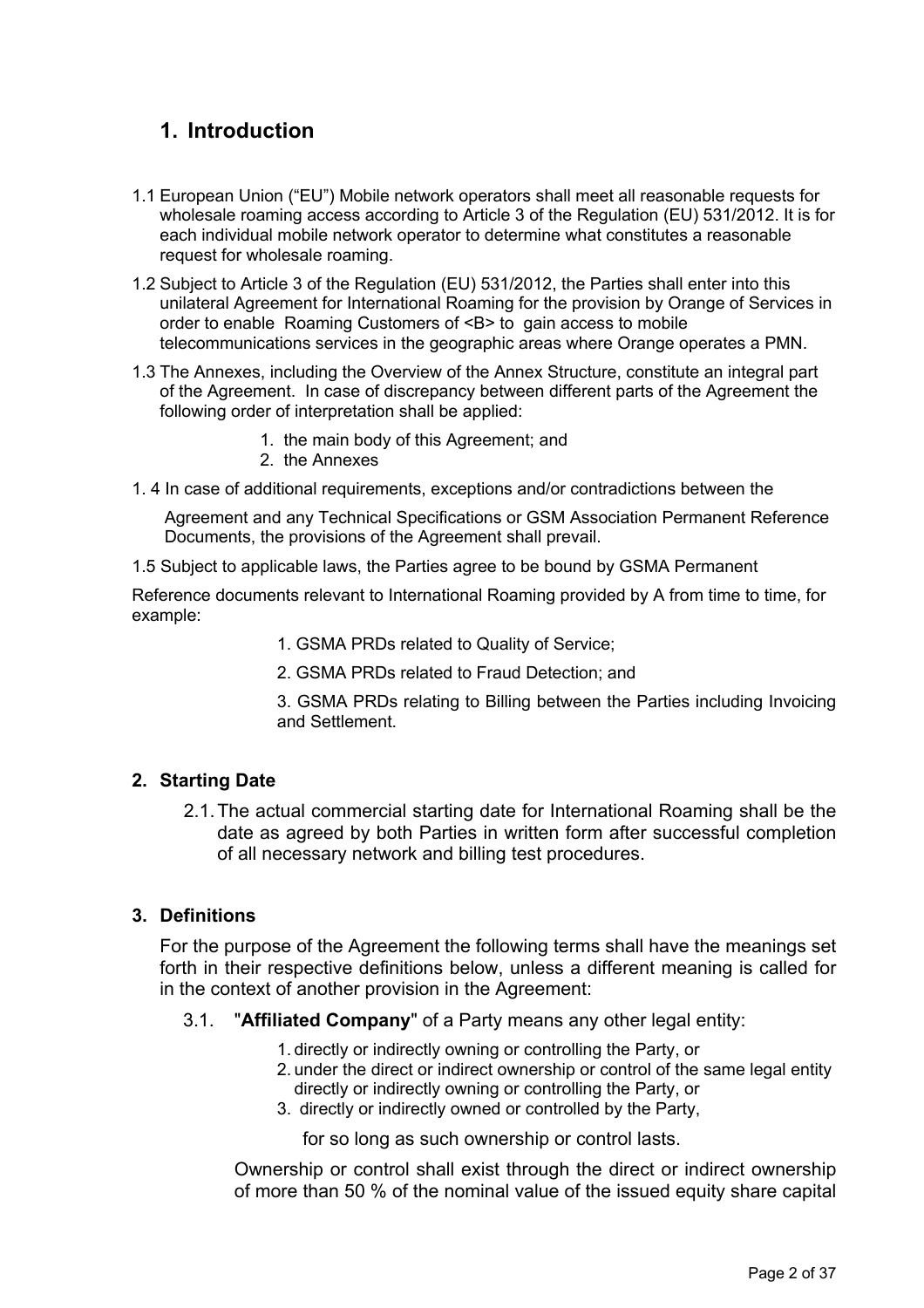or of more than 50 % of the shares entitling the holders to vote for the election of directors or persons performing similar functions.

- 3.2. "**Agreement**" shall mean this Wholesale Roaming Access Agreement together with the Annexes attached hereto.
- 3.3. "**Date of the Agreement**" shall mean the date as of which both Parties have signed the Agreement by their duly authorized representatives.
- 3.4. '**Direct Wholesale Roaming Access'** means the making available of facilities and/or services by a mobile network operator to another undertaking, under Regulation (EU) 531/2012 defined conditions, for the purpose of that other undertaking providing **regulated roaming services** to roaming customers;
- 3.5. "**GSM Association Permanent Reference Documents**" means a document noted as such by the GSMA and listed as such by the GSMA on the list of Permanent Reference Documents.
- 3.6. "**International Roaming**" or "**IR**" shall mean the provision of Services by Orange in respect of which access is granted to Roaming Customers of <B> through Orange's PMN.
- 3.7. "**Public Mobile Network**" or "**PMN**" shall mean a network that complies with the definition of a GSM network as set out in the Articles of Association of the GSM Association (AA.16).<sup>1</sup>
- 3.8. "**Roaming Customer**" shall mean a person or entity with a valid legal relationship with <B> using a GSM SIM (Subscriber Identity Module) and/or a GSM USIM (Universal Subscriber Identity Module) for use by that person or entity of the Services while roaming on Orange's PMN in accordance with the terms and conditions of this Agreement.
- 3.9. "**Services**" shall mean the services as specified by Orange in Annex 8, which may be amended from time to time by Orange.
- 3.10. "**Session**" shall mean the time between PDP Context Activation until PDP Context deactivation.
- 3.11. "**TAP**" shall mean Transferred Account Procedure as defined and described in GSM Association Permanent Reference Documents.
- 3.12. "**Technical Specifications**" shall mean the technical specifications defined and adopted by 3GPP (Third Generation Partnership Project),

<sup>&</sup>lt;sup>1</sup> Please note that in AA16 GSM network refers to the family of GSM mobile communications systems and future evolutions thereof, e.g. GSM, DCS, PCS, UMTS or its equivalent.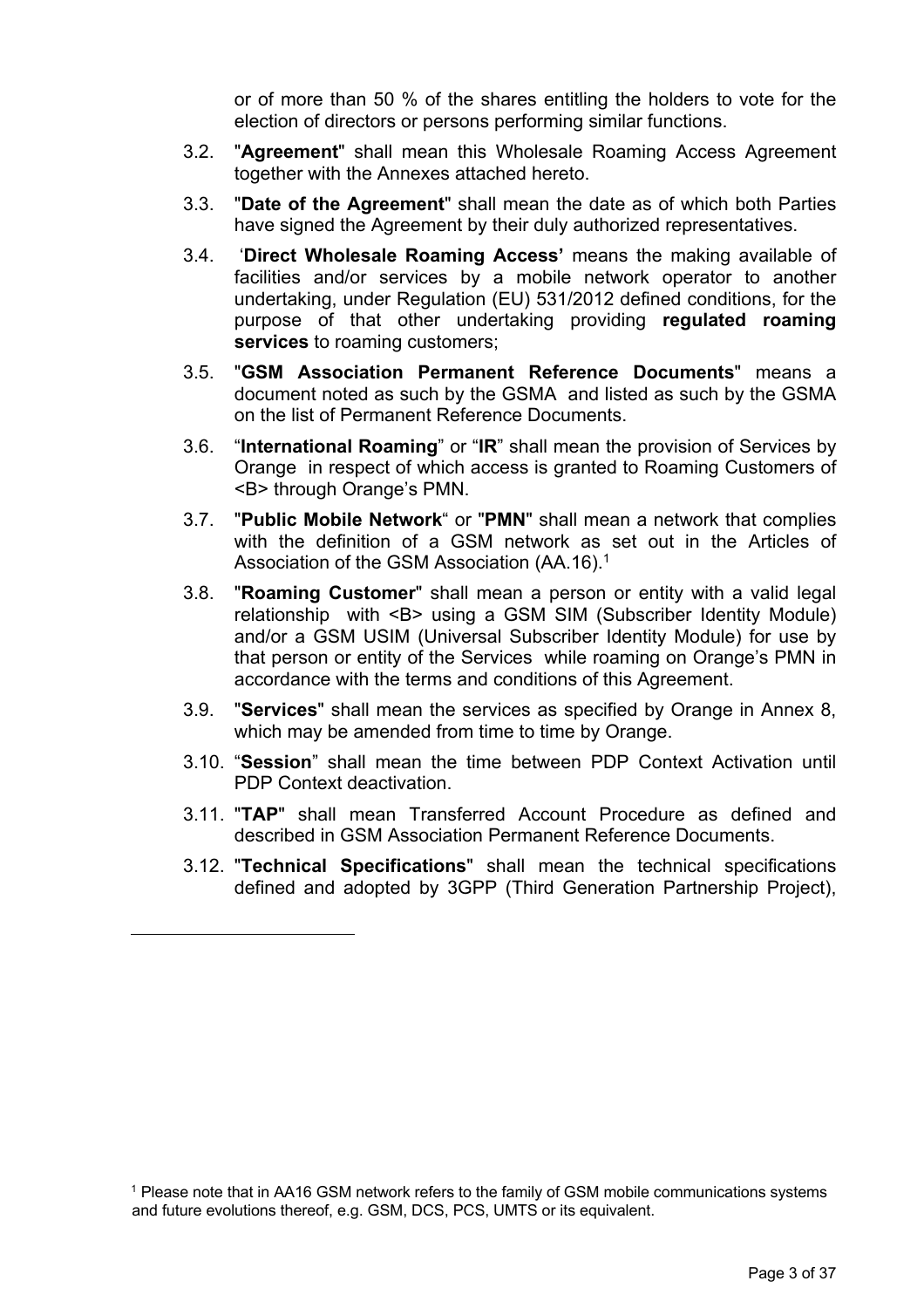including the ETSI technical specifications defined and adopted by 3GPP.

### **4. Annexes**

4.1. The Annexes are divided as set out in the Overview of the Annex Structure.

### **5. Scope of the Agreement**

 5.1 In respect of and subject to their licenses or rights and other national binding regulations to establish and operate Public Mobile Networks or to offer services to the Public, A agrees to offer Services and B agrees to pay for Services, subject to *Article* 0, , in accordance with:

1. relevant Technical Specifications;

2. all binding GSM Association Permanent Reference Documents as provided by A to B; and

3. those non-binding GSM Association Permanent Reference Documents which are agreed by the Parties and specifically set out in the Annexes;

including in each case all the commercial aspects, as defined in the Agreement, including the Annexes hereto.

 5.2 Additional requirements and exceptions to the Technical Specifications and GSM Association Permanent Reference Documents, as agreed between the Parties, are detailed in the Agreement and/or Annexes to the Agreement.

### **6. Implementation of the Network and Services**

- 6.1. The Services provided by Orange are defined in Annexes as may be amended from time to time by Orange. In addition:
	- 1. the Services shall only be made available to individual Roaming Customers having valid legal relationships with <B>;
	- 2. The availability of Services may depend on the availability of appropriate functionality; and
	- 3. Roaming Customers, during roaming, shall experience conditions of service that do not differ substantially from those provided to other parties requesting the Services of Orange.
	- 4. Services are provided based on the precondition that Roaming Customers are expected to have a usage pattern that does not differ substantially from other EU roaming customers on Orange's network.

### **7. Management of Modifications to the Services**

- 7.1. Following notice of change served by Orange to implement new Services or changes to any existing Services in accordance with Article 17.2 both Parties shall discuss the impact of any such change for Roaming Customers (including Roaming Customers access to these Services), including without limitation, in relation to:
	- 1. network and billing test procedures as set out in the Technical Specifications and the GSM Association Permanent Reference Documents, as requested by either Party;
	- 2. administrative activities; and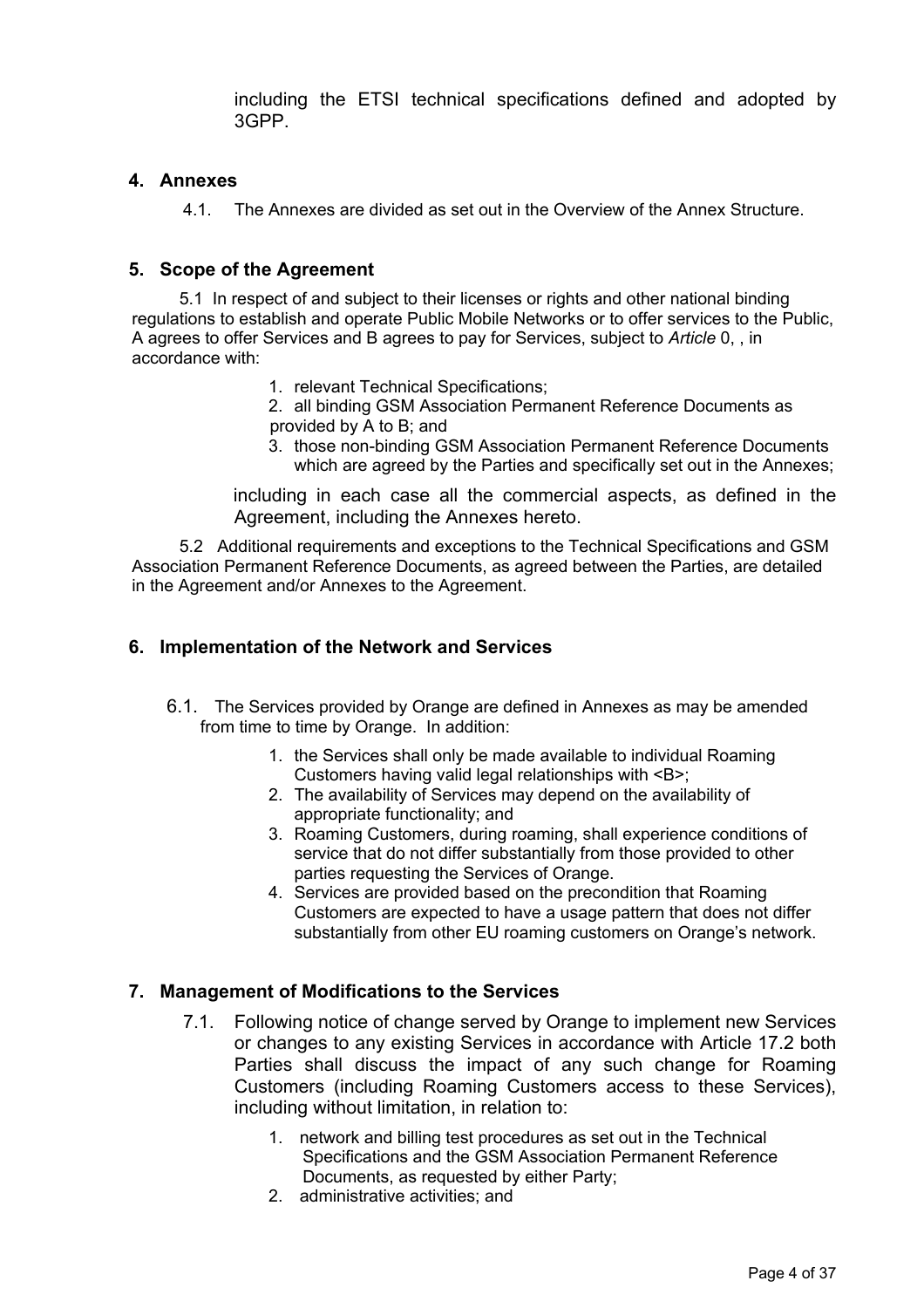3. the targeted starting date for the changed services.

### **8. Forecasts**

8.1. <B> commits to provide Orange, prior to the launch, with the forecasts of all voice, SMS and data traffic volumes for the first 12 months after the commercial starting date, split by geographical areas if the case may be and detailed quarter by quarter. All these forecasts will enable Orange to make the Services available in the best of possible conditions. Consequently, such forecasts shall be based on reliable data and <B> undertakes to update them at the end of each calendar semester starting from the semester following the commercial starting date, by consistently maintaining a 12-month anticipation. In case of inaccurate forecasts, Orange will not be liable for any default in the provision of the Services.

## **9. Charging, Billing & Accounting**

- 9.1 When a Roaming Customer uses the Services made available hereunder by Orange, <B> shall be responsible for payment of charges for the said Services so used in accordance with the tariff of Orange.
- 9.2 <B> shall not be liable for the payment of charges for chargeable Services provided by Orange without Subscriber Identity Authentication as defined in GSM Association Permanent Reference Documents, except to the extent that <B> actually recovers all charges due in relation to the Roaming Customer. In the case of re-authentication malfunction, procedures are further detailed in Annex 3**.**
- 9.3 As a security for all its obligations under this Agreement, including its obligation to pay Orange's invoices under this Agreement, <B> shall provide Orange at the latest 15 days prior to the commercial starting date with a 3 year (or for as long as the duration of the contract last in case the contract is renewed) valid independent and autonomous bank guarantee upon first request acceptable to Orange, issued by a [COUNTRY] prime rate bank acceptable to Orange. The initial bank guarantee amount will be set at 100.000,00 EUR. Over the term of the Agreement it shall if necessary be changed so as to always equal at least 100.000,00 EUR or 1,5 months of invoices issued under this Agreement, whichever is higher. The total amount of this Bank guarantee shall be revised on a quarterly basis so as to always equal at least 100.000,00 EUR or 1,5 months of invoices issued under this Agreement, whichever is higher. The guarantee does not release <B> from its obligation to pay outstanding invoices. <B> will bear the costs of this guarantee.

#### 10 **Implementation of TAP**

10.1 The Parties shall implement TAP according to the GSM Association Permanent Reference Documents and the provisions set out in the Annex 3.1.

### 11 **Billing and Accounting**

11.1 The Parties shall implement billing and accounting according to the GSM Association Permanent Reference Documents and the provisions set out in Annex 3.2.

#### 12 **Customer Care**

12.1 The responsibilities of each Party concerning Customer Care are described in Annex 4.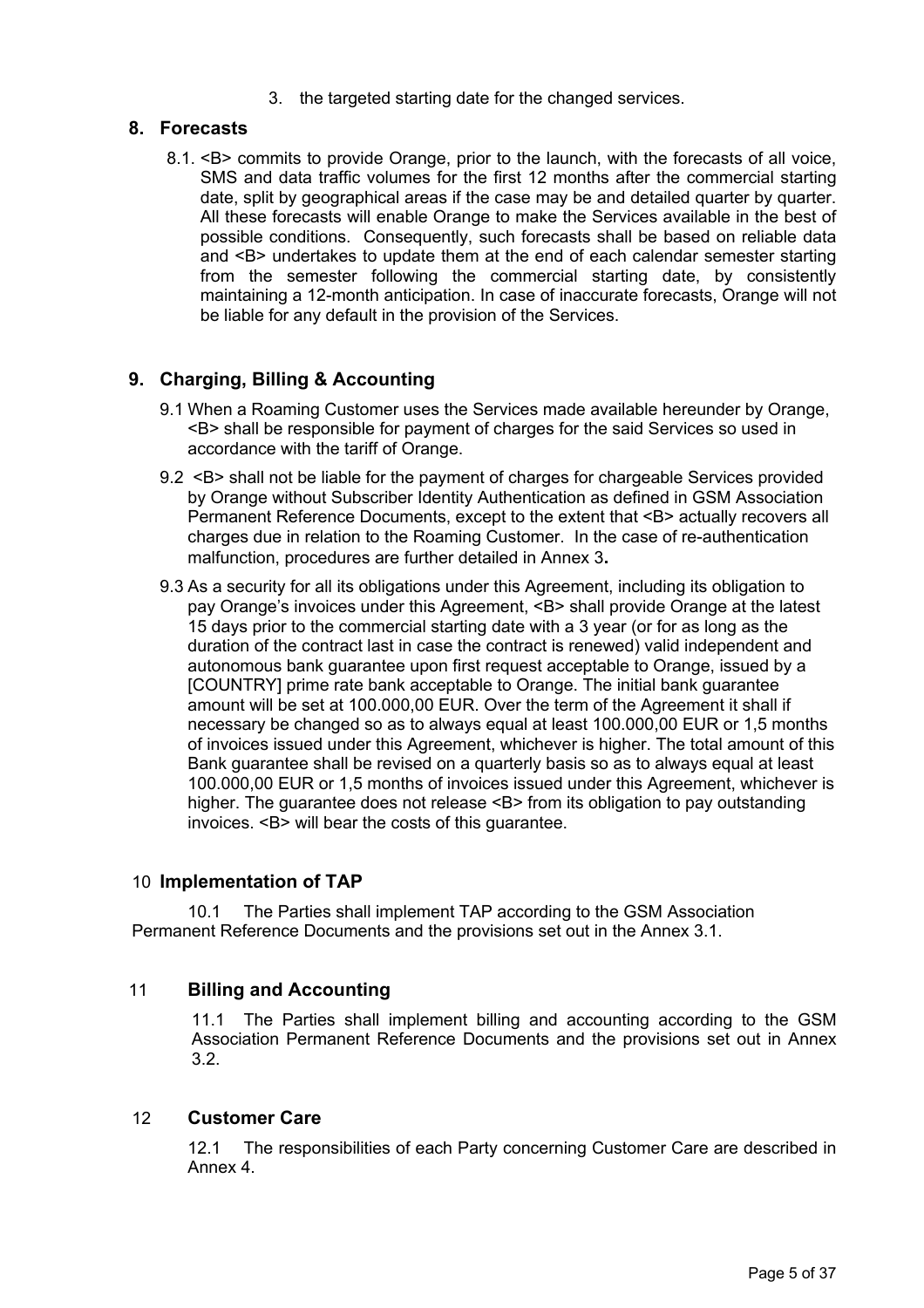## 13 **Confidentiality**

- 13.1 The Parties agree that all aspects of the contents of the Agreement shall be treated as Information (as defined below) and no information in respect to the content of the Agreement shall be disclosed without the prior written consent of the Parties except as reasonably necessary to implement the Agreement
- 13.2 In addition to Article 13.1 hereof, the Parties hereby agree to treat all information exchanged between them (hereinafter referred to as "**Information**") as confidential and agree not to disclose such Information in any manner whatsoever, in whole or in part except as provided in this Article 13. The Parties shall not use any Information other than in connection with the discussions between them and any transactions resulting therefrom, or for the provision of the Services as contemplated herein. The Parties are also entitled to disclose Information to third parties in the context of a possible *bona fide* acquisition or sale of its operations in support of reasonably related due diligence activities in respect thereof, or for the borrowing of funds or obtaining of insurance, in which case any third parties (including lenders or insurance companies) involved in such activities shall be obliged to enter into confidentiality agreements which have the equivalent content as this Article 13 before receiving the Information. In addition to the foregoing, the Parties shall also be entitled to share information with Affiliated Companies, directors, agents, professional advisers, contractors, employees or resellers on a need to know basis provided that such Affiliated Companies, agents, contractors, employees or resellers have entered into confidentiality agreements in a form substantially equivalent to and on terms and conditions no less stringent than the terms and conditions set out in this Article 13.
- 13.3 Notwithstanding Article 16 each Party shall be liable under this Agreement to the other Party in respect of any proven damage or loss to the other Party caused by its unauthorised use or disclosure of such information only up to the sum of five hundred thousand (500,000) SDR.
- 13.4 Notwithstanding Article 13.1 above, Information and the contents of this Agreement may be transmitted to governmental, judicial or regulatory authorities, as may be required by any governmental, judicial or regulatory authority.
- 13.5 For the purposes of the Agreement, Information and the contents of this Agreement shall not be considered to be confidential if such Information is:
	- 1. in or passed into the public domain other than by breach of this Article; or
	- 2. known to a receiving Party prior to the disclosure by a disclosing Party; or
	- 3. disclosed to a receiving Party without restriction by a third party having the full right to disclose; or
	- 4. independently developed by a receiving Party to whom no disclosure of confidential Information relevant to such Information has been made.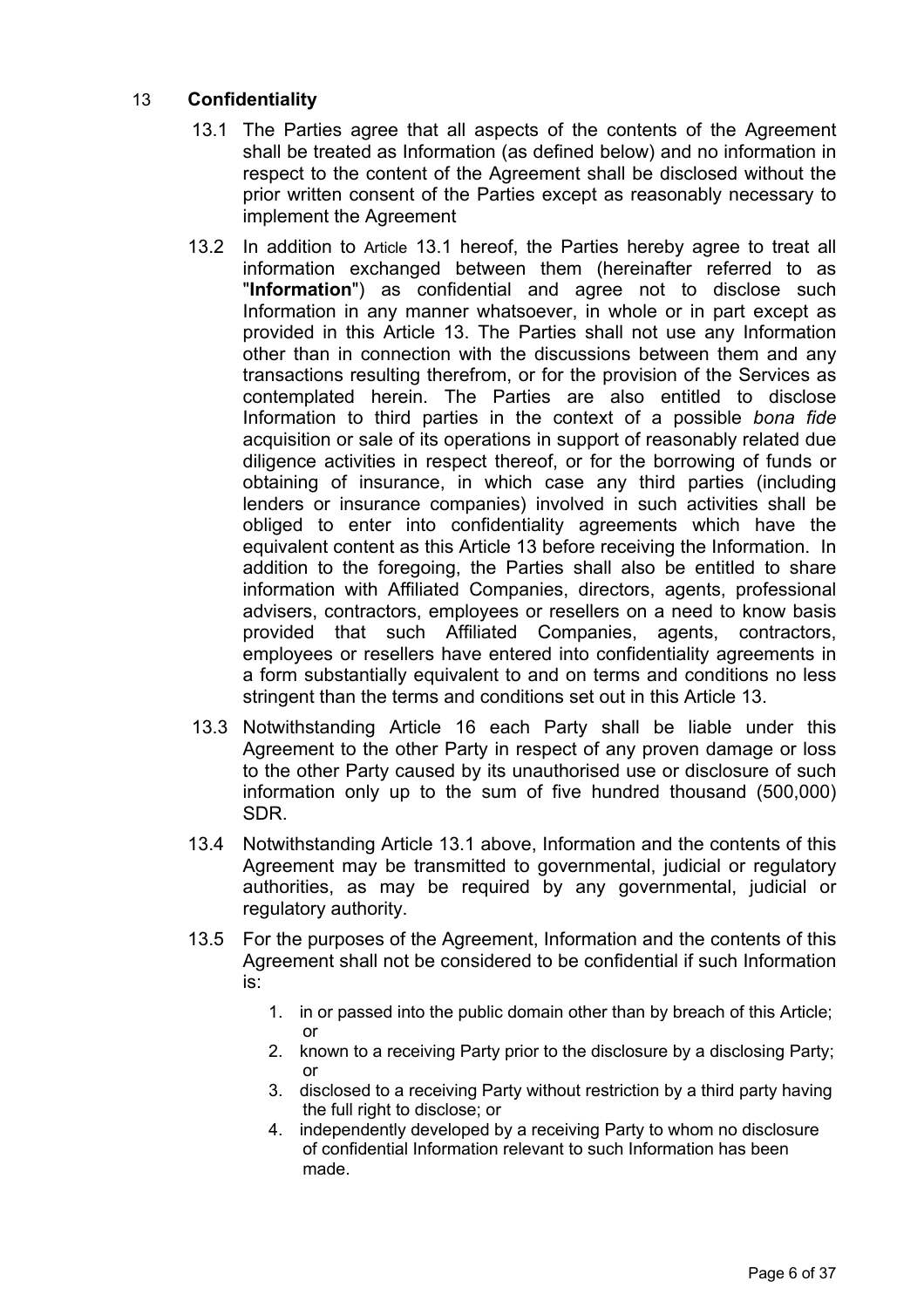- 13.6 Each Party agrees that in the event of a breach or threatened breach of Article 13, the harm suffered by the other Party would not be compensable by monetary damages alone and, accordingly, in addition to other available legal or equitable remedies, the other Party shall be entitled to apply for an injunction or specific performance with respect to such breach or threatened breach, without proof of actual damages (and without the requirement of posting a bond or other security) and each Party agrees not to plead sufficiency of damages as a defence.
- 13.7 Article 13 shall survive the termination of the Agreement for a period of ten (10) years but shall not in any way limit or restrict a disclosing Party's use of its own confidential Information.

### 14 **Data Privacy**

- 14.1 Each Party's obligations hereunder to transfer information to the other Party shall not apply to the extent that a Party is prohibited from doing so by the regulations and laws of its own country applicable to IR and/or data protection.
- 14.2 The Parties confirm that they shall comply with applicable Data Privacy Regulations/Laws applicable in their respective countries.

#### 15 **Fraud Prevention**

15.1 The Parties shall comply with the procedures and provisions concerning fraudulent or unauthorised use by Roaming Customers set out in the GSM Association Permanent Reference Documents and in Annex 6.

#### 16 **Liability of the Parties**

- 16.1 Neither Party shall be liable to the other Party under or in connection with the Agreement except:
	- 1. in respect of charges to be paid to Orange pursuant to Article 8;
	- 2. to the extent of its negligence where such negligence results in proven damages or loss to the other Party, in which event the liability of the negligent Party shall be limited to and shall in no event exceed two hundred and fifty thousand (250,000) SDR in respect of any one incident or series of incidents arising from the same cause;
	- 3. in respect of charges arising from non-compliance with binding GSM Association Permanent Reference Documents pursuant to Article 15.
- 16.2 Furthermore, in no event shall either Party be liable for any consequential damage or loss of whatsoever nature, including but not limited to, loss of profit or loss of business, even if such Party has been advised of the possibility of such loss or damage.
- 16.3 In no event shall any employee of either Party or of an Affiliated Company be liable to the other Party for any act of negligence or intent under or in connection with the Agreement. Save for the limitations in Articles 0 and 0 nothing in the foregoing shall in any way restrict the liability of either Party for the actions of its employees.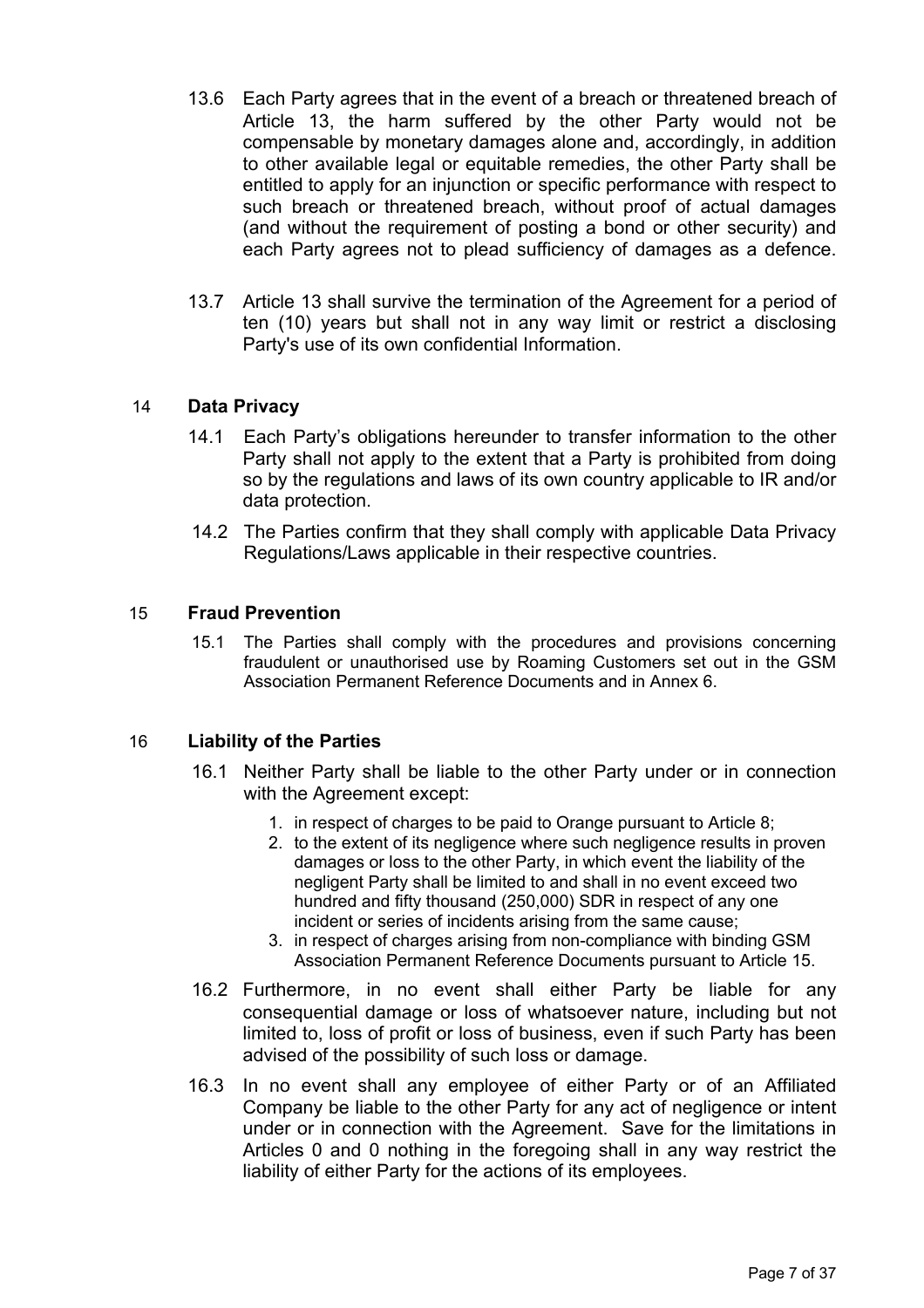16.4 Limitation of liability as described in this Article shall not apply if damage or loss is caused by a Party's wilful misconduct (including fraud) or gross negligence.

## 17 **Suspension of Services**

- 17.1 Notwithstanding anything in the Agreement to the contrary, Orange may without liability suspend or terminate all or any of its Services to Roaming Customer(s) in circumstances where it would suspend or terminate those Services to its own customers, including but not limited to:
	- 1. Roaming Customers using equipment which is defective or illegal; or
	- 2. Roaming Customers causing any technical or other problems on Orange's Public Mobile Network; or
	- 3. suspected fraudulent or unauthorised use; or
	- 4. authentication of the legal relationship not being possible; or
	- 5. maintenance or enhancement of its Public Mobile Network; or
	- 6. non-payment exceeding 3 months, where such non-payment is not compensated by the bank guarantee described in Article 9.3.
- 17.2 In case of a proposed suspension of Services to all Roaming Customers, Orange shall use commercially reasonable efforts to give four (4) weeks written notice (shorter notice may apply given the circumstances related to the suspension) to <B> prior to the suspension taking effect. If the suspension continues for more than six (6) months, <B> shall have the right to terminate the Agreement with immediate effect by written notice.
- 17.3 Notwithstanding the provisions of Article 6, <B> has the right at any time, for technical reasons, without liability but upon detailed written notice to Orange, to suspend access to the Services to its Roaming Customers. Alternatively, if in the opinion of Orange it is technically more practicable <B> may request that Orange suspend all of its Services to Roaming Customers of <B>. Orange shall use commercially reasonable efforts to comply with such requirement within seven (7) calendar days after receipt of the said notice.
- 17.4 The Parties agree that the suspension shall be removed as soon as the technical reason for the suspension has been overcome by Orange or <B> as the case may be.

### 18 **Force Majeure**

18.1 Non-performance of either Party's obligations pursuant to the Agreement or delay in performing same (except with respect to the payment of charges applicable hereunder) shall not constitute a breach of the Agreement if, and for as long as, it is due to a force majeure event, including, but not being limited to, governmental action, or requirement of regulatory authority, lockouts, strikes, shortage of transportation, war, rebellion or other military action, fire, flood, natural catastrophes, or any other unforeseeable obstacles that a Party is not able to overcome with reasonable efforts, or non-performance of obligations by a sub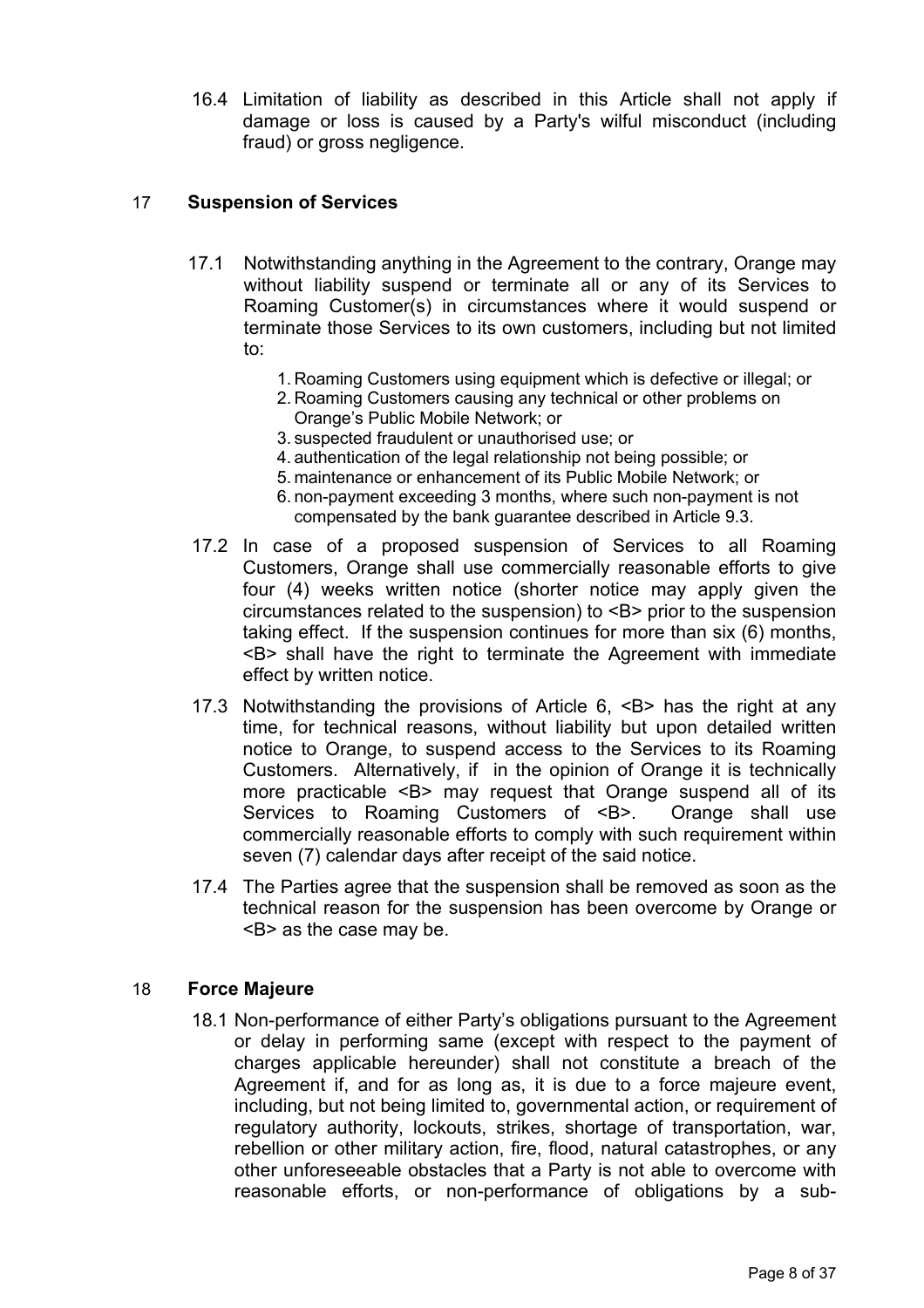contractor to a Party pursuant to any of the aforementioned reasons. The Party prevented from fulfilling its obligations shall on becoming aware of such event inform the other Party in writing of such force majeure event as soon as possible. If the force majeure event continues for more than six (6) months, either Party shall have the right to terminate the Agreement with immediate effect by written notice.

18.2 If the affected Party fails to inform the other Party of the occurrence of a force majeure event as set forth in Article 17.1 above, then such Party thereafter shall not be entitled to refer such events to force majeure as a reason for non-fulfilment. This obligation does not apply if the force majeure event is known by both Parties or the affected Party is unable to inform the other Party due to the force majeure event.

### 19 **Duration of the Agreement**

19.1 The Agreement comes into force on the Date of the Agreement and subject to the conditions of Articles 17.2, 18.1 and 20 shall remain in force unless terminated by one of the Parties in writing subject to a period of notice of six (6) months.

### 20 **Termination of the Agreement**

- 20.1 In addition to the conditions of Articles 17, 18 and 19 the Agreement may be terminated as follows:
	- 1. by mutual agreement of the Parties; or
	- 2. by one of the Parties, with immediate effect, when the other Party is in material breach of the Agreement and does not or is not capable of remedying such breach within sixty (60) days of receipt of a written notice to such effect;
	- 3. by one of the Parties, with immediate effect, if the other Party becomes bankrupt or insolvent or if that other Party enters into any composition or arrangement with its creditors and that other Party is not able to ensure performance of its obligations under the Agreement by the bank guarantee described in Article 9.3.
	- 4. by written notice of either Party to the other in the event that IR becomes technically or commercially impracticable on Orange's Public Mobile Network and the provisions set out in Article 17 are not sufficient to solve the problem or if an unacceptable level of unauthorized use occurs and the other Party is not capable of remedying such unauthorized use within sixty (60) days of receipt of a written notice to such effect; or
	- 5. subject to Article 0 immediately in the event a final order by the relevant governmental authority revoking or denying renewal of the license(s) or permission to operate a Public Mobile Network(s) granted to either Party, or any other license necessary to operate the Service(s), takes effect.
- 20.2 In the event of termination on the grounds of a breach of the Agreement under the Article 20.1.2, the Party in breach shall, notwithstanding Article 16.2, be liable to the other Party (in addition to charges properly due and payable to Orange) for proven direct damage or loss (excluding indirect or consequential damage or loss) arising as a consequence of such breach up to a maximum aggregate liability of two hundred and fifty thousand (250,000) SDR, provided, however, that such limitation of liability shall not apply if a damage or loss is caused by a Party's wilful misconduct or gross negligence.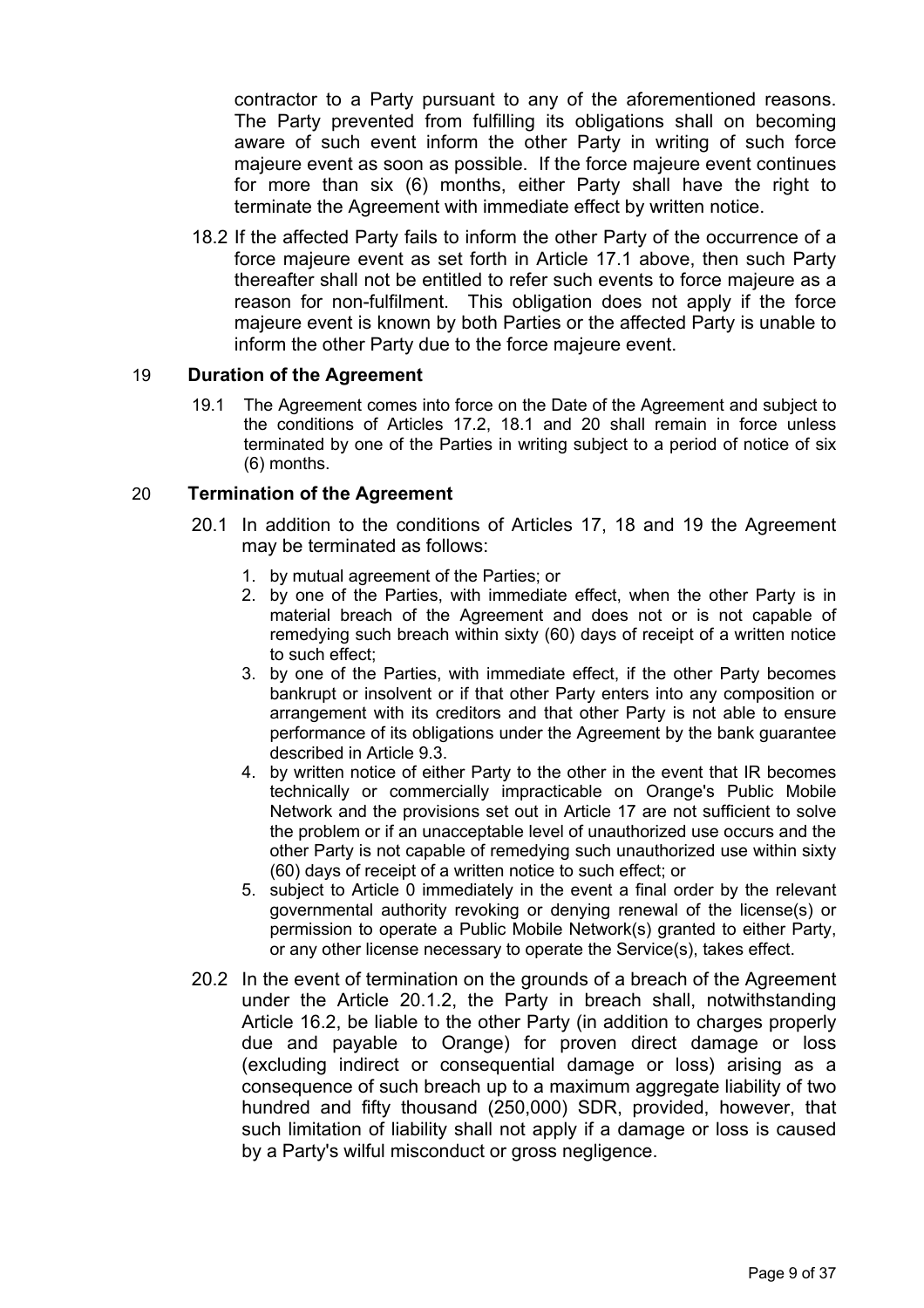## 21 **Changes to the Agreement, Annexes and Addenda**

- 21.1 Any amendments and/or additions to the Agreement and/or Annexes and/or Addenda shall be valid only if made in writing and signed by duly authorized representatives of both Parties hereto.
- 21.2 Notwithstanding Article 21.1 Orange shall be entitled to:
	- 1. implement new Services or change existing Services as it sees fit subject to the successful completion of all network and billing test procedures as set out in the Technical Specifications and the GSM Association Permanent Reference Documents as requested by either Party. Orange shall give <B> at least thirty (30) days' prior written notice of any implementation of Services for the first time. Orange also agrees to use its reasonable efforts to give the other Party at least thirty (30) days prior written notice of any other proposed implementation of new Services or change of existing Services which is a major change which has an impact on IR;
	- 2. terminate all or any existing Services offered by or to a roaming partner as it sees fit. Orange agrees to use its reasonable efforts to give <B> at least sixty (60) days prior written notice of any termination of existing Services which is a major change which has an impact on IR; or
	- 3. vary its tariff stated in the Annex 12 or subsequent variation thereof. ;
- 21.3 The references to Technical Specifications and binding GSM Association Permanent Reference Documents in Article 0 (1) and (2) shall be deemed to include references to these documents as amended by GSM Association from time to time. However the reference to non-binding GSM Association Permanent Reference Documents in Article 0(3) shall not be deemed to include a reference to such non-binding documents as amended by GSM Association from time to time unless and to the extent that this is expressly agreed by the Parties and detailed in the Agreement, including the Annexes. This Article 21.2(3) shall be subject to Article 0.
- 21.4 It is also recognised by the Parties that it may be appropriate to seek changes to the Agreement in the light of experience and development in the GSM Association and the establishment of IR between the Parties. Accordingly, the Parties shall enter into good faith discussions with a view to agreeing mutually acceptable modifications to the Agreement.

### 22 **Miscellaneous**

22.1 Successors and Assigns

The Agreement and the rights and obligations specified herein shall be binding upon the Parties hereto and their respective legal successors and neither Party shall sell, transfer or assign the Agreement or any part, interest, right or obligation hereunder without the express written consent of the other Party, such consent not to be reasonably withheld. Under any such assignment, the assignee expressly assumes, by written instrument approved by the Parties, all of the obligations of such Party hereunder and thereby becomes a Party hereunder, it being understood that such assignment shall not release the assigning Party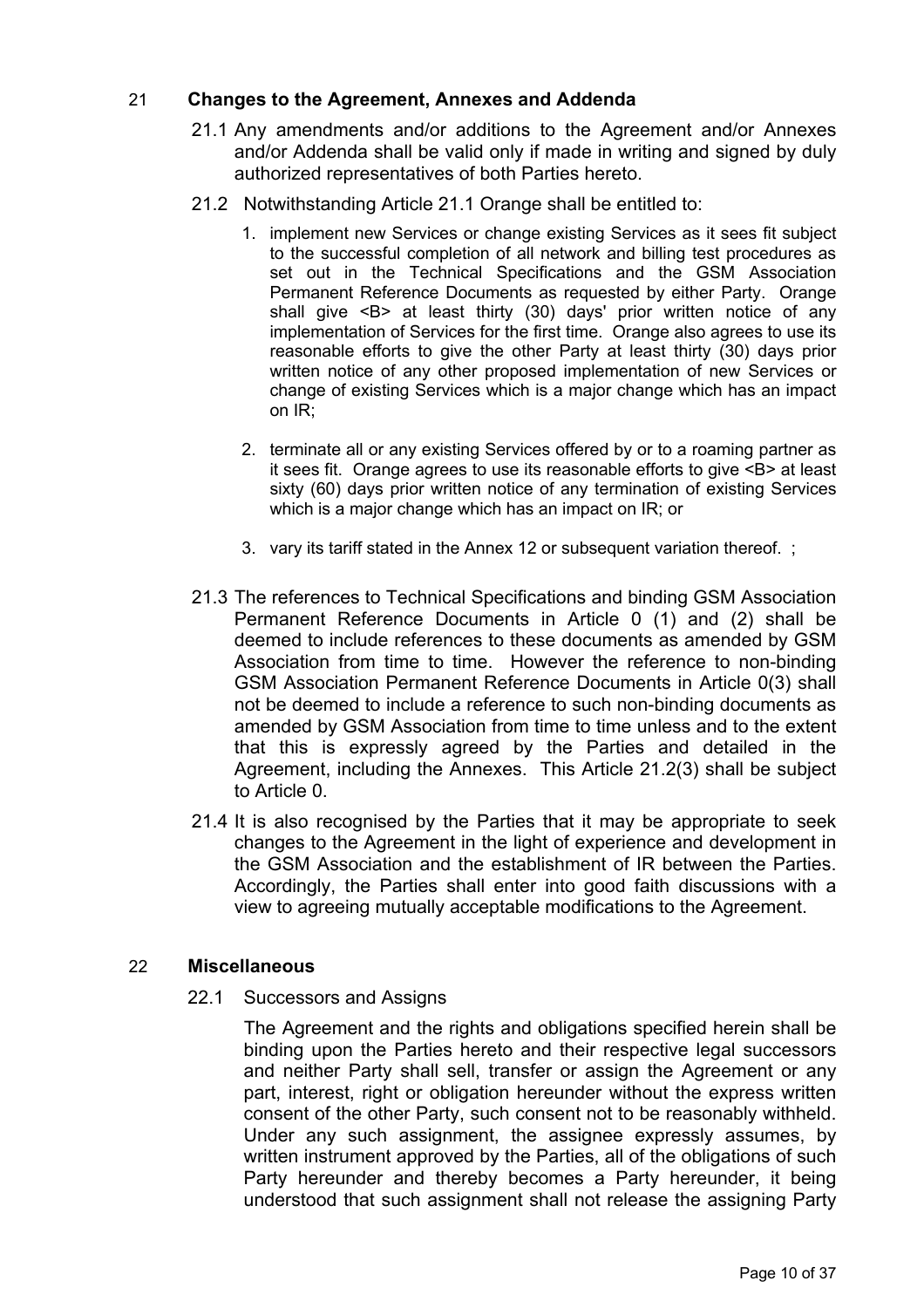of its obligations under Article 10 of this Agreement. No person other than a Party to the Agreement shall acquire any rights hereunder as a third-party beneficiary or otherwise by virtue of the Agreement.

22.2 Headings

The headings of the Agreement are for the convenience of reference only and shall in no way limit or affect the meaning or interpretation of the provisions of the Agreement.

22.3 No waiver

Failure by any Party at any time or times to require performance of any provisions of the Agreement shall in no manner affect its rights to enforce the same, and the waiver by any Party of any breach of any provisions of the Agreement shall not be construed to be a waiver by such Party of any succeeding breach of such provision or waiver by such Party of any breach of any other provision hereof.

22.4 Provisions severable

If any part of the Agreement or any Annex hereto is held to be invalid or unenforceable, such determination shall not invalidate any other provision of the Agreement or Annexes hereto; and the Parties shall attempt, through negotiations in good faith, to replace any part of the Agreement or Annexes hereto so held to be invalid or unenforceable. The failure of the Parties to agree on such replacement shall not affect the validity of the remaining parts of the Agreement.

22.5 Notices

All notices, information and communications required under the Agreement shall be given as described in Annex 1: Agreement Management Principles.

22.6 Compliance with Laws and Regulatory requirements

The commitment of the Parties hereto shall be subject to all applicable laws and/or regulatory requirements, present and future, of any governmental or regulatory authority having jurisdiction over the Parties hereto, as well as any valid order of a court of competent jurisdiction.

22.7 Anti-bribery compliance

The Parties hereby acknowledge the importance of combating and preventing bribery and to that end both Parties agree to comply fully with all applicable laws, regulations and sanctions relating to anti-bribery and anti-corruption.

### 23 **Choice of Law**

23.1 The Agreement and any matters relating hereto shall be governed by and construed in accordance with Swiss law.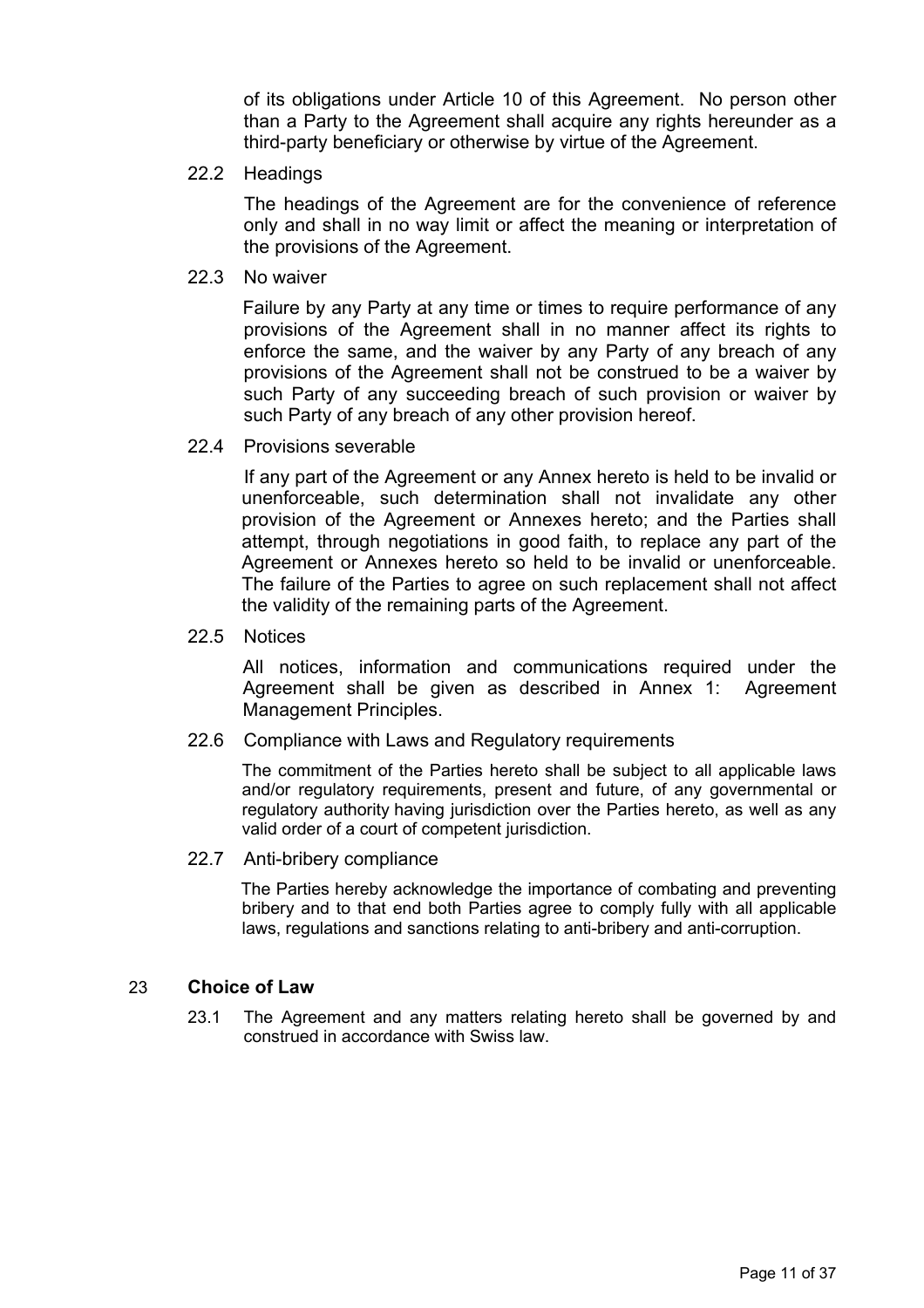### 24 **Dispute Resolution & Arbitration**

- 24.1 The Parties agree to seek to resolve any dispute arising out of the Agreement in accordance with the following escalation procedures before commencing the arbitration procedures described below.
- 24.2 The Contact Persons of both Parties shall work in good faith to try to resolve the dispute within thirty days from the date that a Party first gives notice that a dispute has occurred.
- 24.3 If the Contact Persons fail to reach an agreement on the dispute within thirty days, the dispute shall be referred to more senior persons within the respective companies who shall try to resolve the dispute within a further thirty-day period. If no resolution is found each Party is entitled to commence the arbitration proceedings described below.
- 24.4 In accordance with the Article 17 of the Roaming Regulation III in the event of a dispute between undertakings providing electronic communications networks or roaming services in a Member State, the dispute resolution procedures laid down in Articles 20 and 21 of the Framework Directive should be applied fully**.**

## 25 **Signatures**

| <b>Place: Bucharest</b> |  |
|-------------------------|--|
|                         |  |
|                         |  |
|                         |  |
|                         |  |
|                         |  |
|                         |  |
|                         |  |
|                         |  |

For Orange For <Operator B>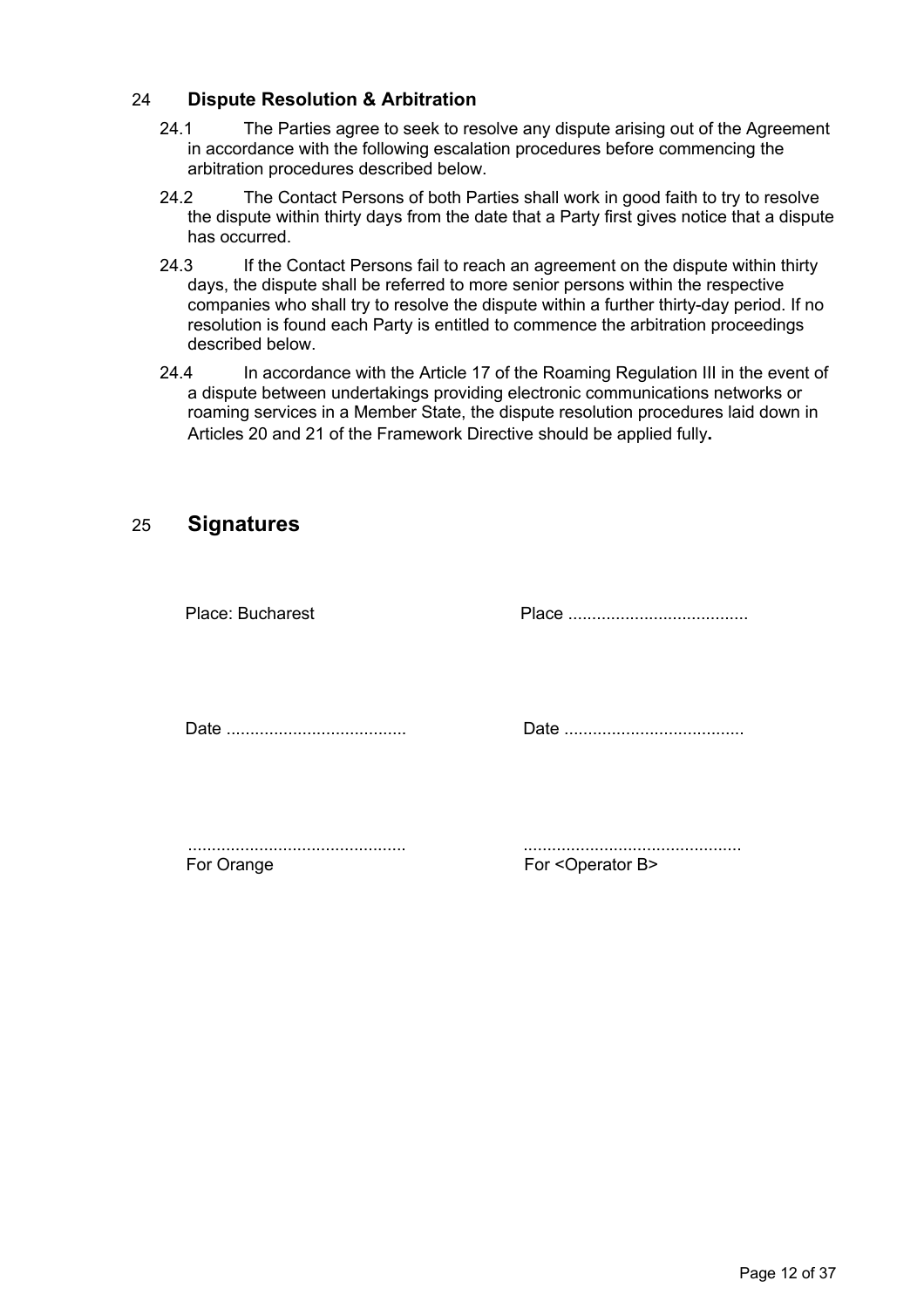| <b>Annex number</b> | Annex name                                                                                    |
|---------------------|-----------------------------------------------------------------------------------------------|
| <b>ANNEX 1</b>      | <b>Agreement Management Principles</b>                                                        |
| ANNEX <sub>2</sub>  | Services                                                                                      |
| <b>ANNEX 3</b>      | <b>Billing and Accounting</b>                                                                 |
| ANNEX 3.1           | Information on Billing Data                                                                   |
| ANNEX 3.2           | Settlement Procedure                                                                          |
| <b>ANNEX 4</b>      | <b>Customer Care Principles</b>                                                               |
| <b>ANNEX 5</b>      | <b>Technical Aspects</b>                                                                      |
| ANNEX 5.1           | Testing                                                                                       |
| ANNEX 5.2           | Security                                                                                      |
| ANNEX 5.3           | Information on Signalling Interconnection and / or IP Connectivity                            |
| ANNEX <sub>6</sub>  | Data Privacy, General Principles                                                              |
| <b>ANNEX 7</b>      | <b>Fraud Prevention Procedures</b>                                                            |
| ANNEX <sub>9</sub>  | <b>Network Extensions</b>                                                                     |
| ANNEX 10            | Roaming Service Level Agreement                                                               |
| <b>ANNEX 11</b>     | Roaming Provider Services, Tariffs and other Information                                      |
| <b>ANNEX 12</b>     | Access seeker contact Points and other information not provided elsewhere<br>in the Agreement |

# 26 **Overview of the Annex Structure**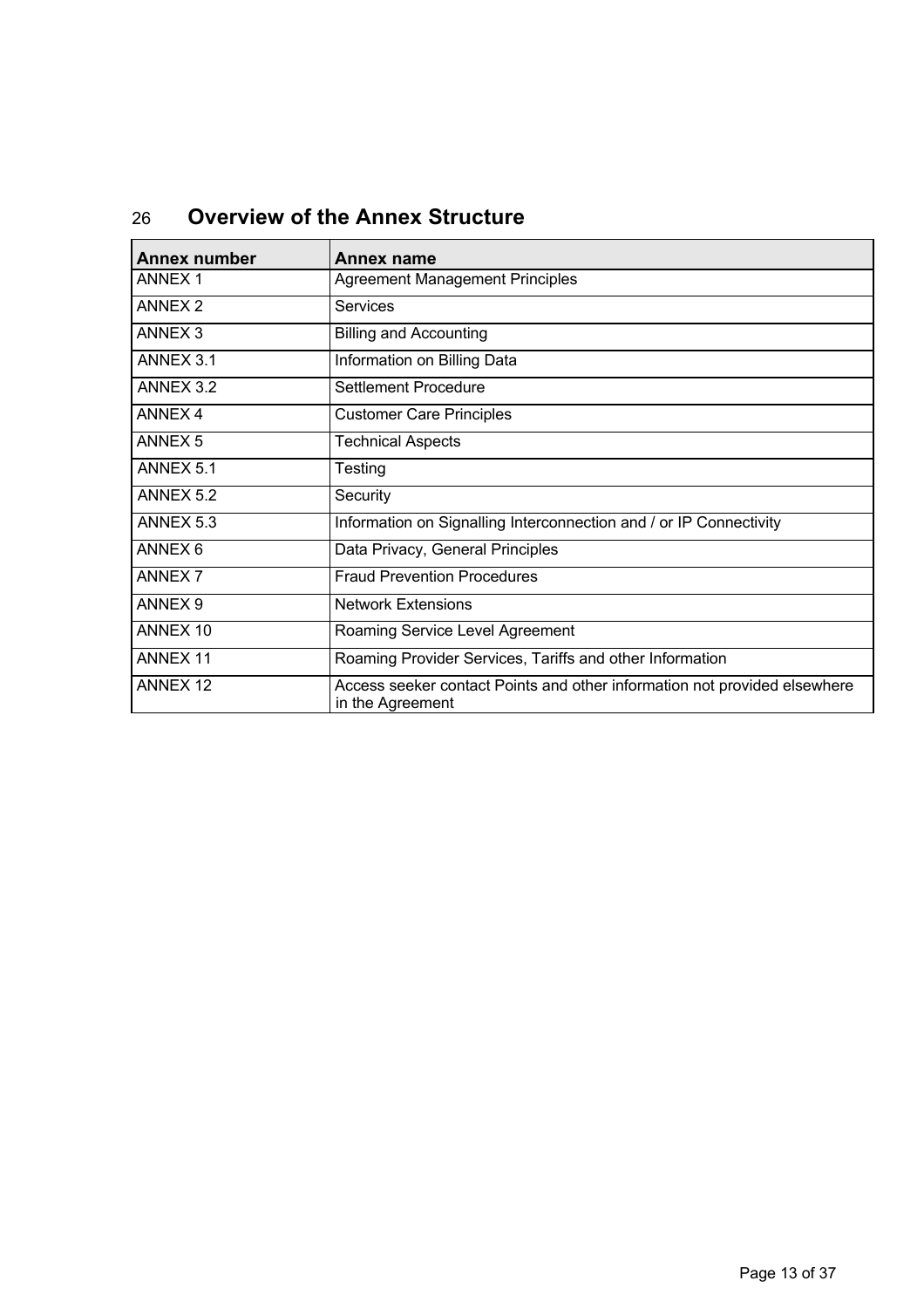# **Annex 1 AGREEMENT MANAGEMENT PRINCIPLES**

### **Notices**

All notices, information and communications required under this Agreement shall be given in writing and be in the English language and shall be sent either by mail, or preferably secure email to the addresses indicated here:

*ADDRESS Roaming Provider:*

ORANGE ROMANIA S.A. PAPW - International Roaming Europe House, 47 - 53 Lascar Catargiu Blvd. Sector 1 Bucharest 010665 ROMANIA

Attn: Petrescu Cristina

e-mail: roaming@orange.ro

*ADDRESS Direct Wholesale Roaming Access Seeker:*

*………………………………*

Each Party specifies only one contact point for exchange of updates to the Agreement.

#### **Revision Procedure**

The right to amend or vary the terms of any Annex or Addenda is set out in this Agreement. All updates to the Annexes shall be exchanged by mail or courier.

#### **Effective Dates**

Each revision shall be clearly identified by its Revision date as agreed between the parties.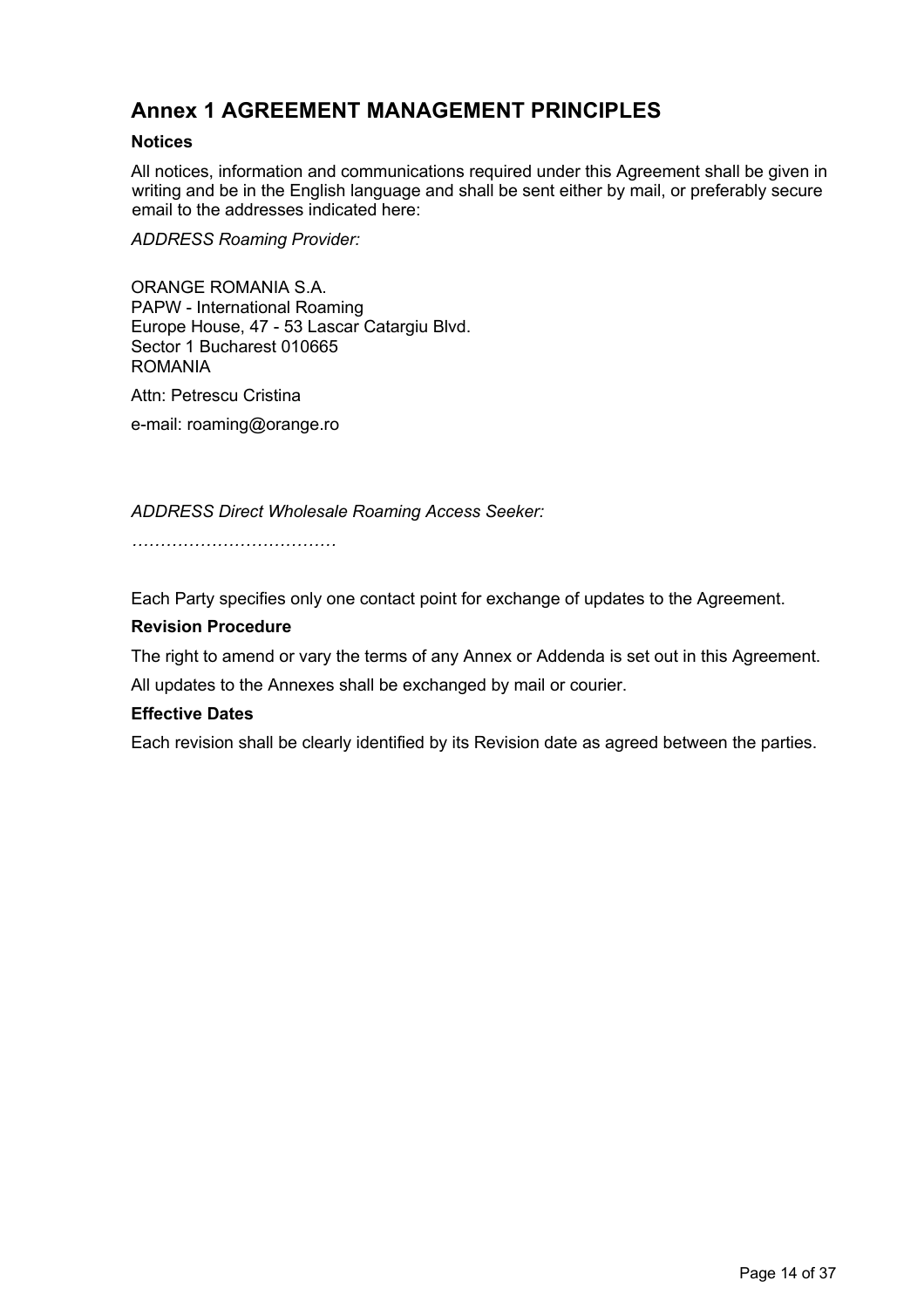# **Annex 2 SERVICES**

The implementation of Services shall be in accordance with the Technical Specifications with the exception of Public Mobile Network specific deviations and/or chosen options agreed by both Parties during the testing phase.

# **Annex 3 BILLING AND ACCOUNTING**

Billing and Accounting relating to International Roaming comes into effect as from the confirmed starting date of commercial roaming, as stated in the agreed Launch Letter.

# **Annex 3.1 INFORMATION ON BILLING DATA**

Information on billing that is not explicitly stated in ANNEX 3.1.2 is exchanged on TAP.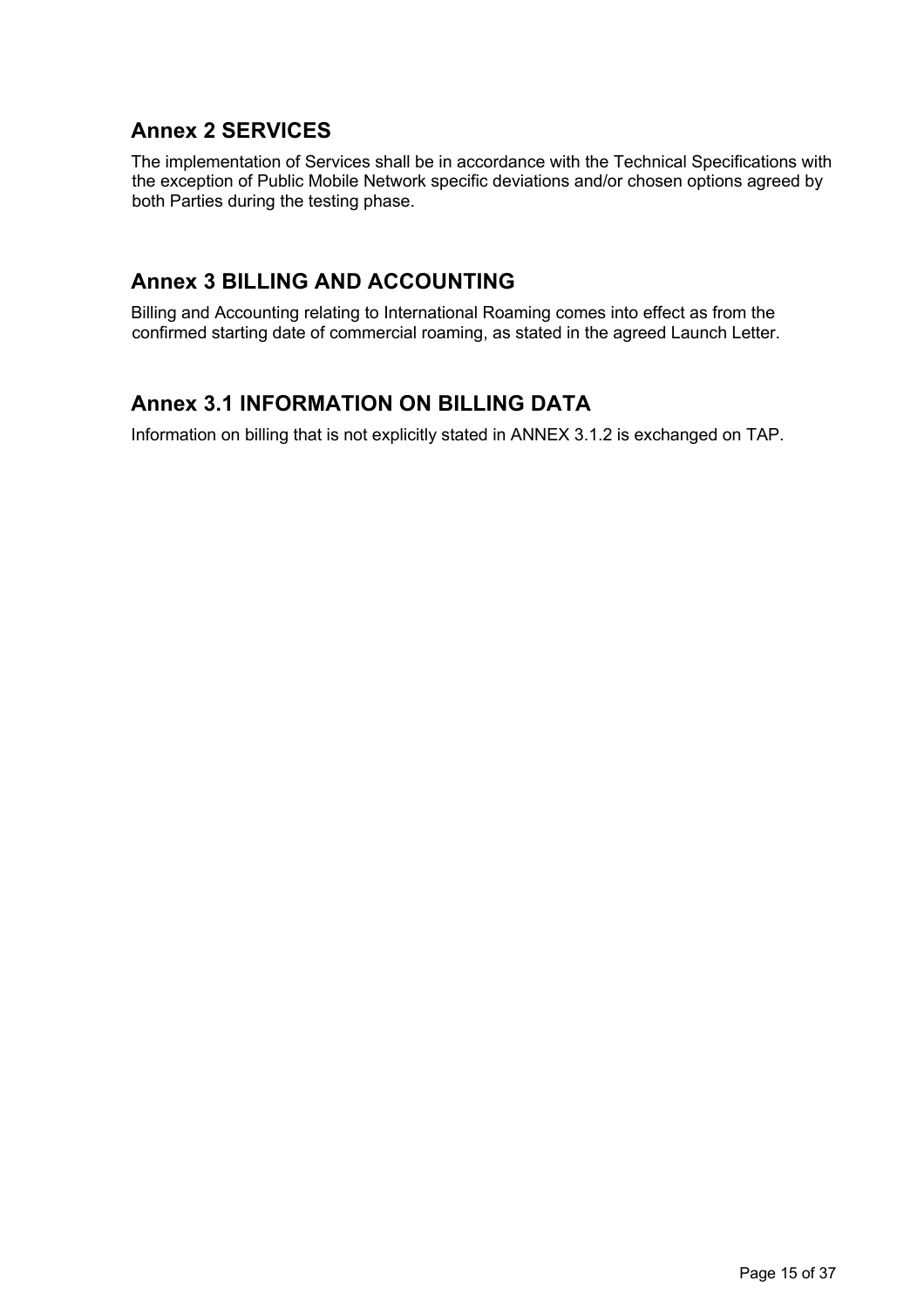# **ANNEX 3.1.1 INFORMATION ON TAP**

The implementation of the TAP necessary to provide Services shall be in accordance with the GSM Association Permanent Reference Documents.

### **Data Exchange Procedure**

Interchange of TAP records shall be performed by Electronic Data Interchange (EDI).

Transfer shall be within the standard timescale and the standard frequency as defined in the GSM Association Permanent Reference Documents.

For the time being the transfer schedules for Orange shall be as follows: Daily

Any changes in the exchange frequency shall be agreed before implementation.

When no charging data are available Notification files will be sent.

EDI Address as well as Contact Points for enquiries and complaints are:

# *EDI Contact*

*(operator confidential)*

*TADIG team Email: tadig.orangeromania@orange.com*

### **Fallback Procedure**

In case of EDI failures or delays in EDI transfer the fallback procedure shall come into effect as specified by TADIG in GSM Association Permanent Reference Documents.

The fallback procedure as specified by TADIG will only be used in exceptional circumstances and the method of transfer shall be as follows:

The method of transfer shall be as follows: CD-ROMs

CD-ROMs shall be exchanged once a month, for Traffic from  $1<sup>st</sup>$  to end of the Month.

CD ROMS shall be sent no later than 12 days after cut off.

Where there is a delay in the sending of the billing files, according to the agreed fallback procedure then the <B> shall be immediately advised.

Addresses for sending the billing files according to the fallback procedure as well as Delivery Notes and Contact Points for enquiries and complaints are:

*ADDRESSES & CONTACT POINTS:*

*…………………………………..*

The use of the fallback procedure does not change the liability as defined under Data Exchange Procedure above.

#### **Changes in the time schedules**

Any changes in the time schedules concerning the exchange of billing files shall be agreed before implementation.

#### **Data Clearing House**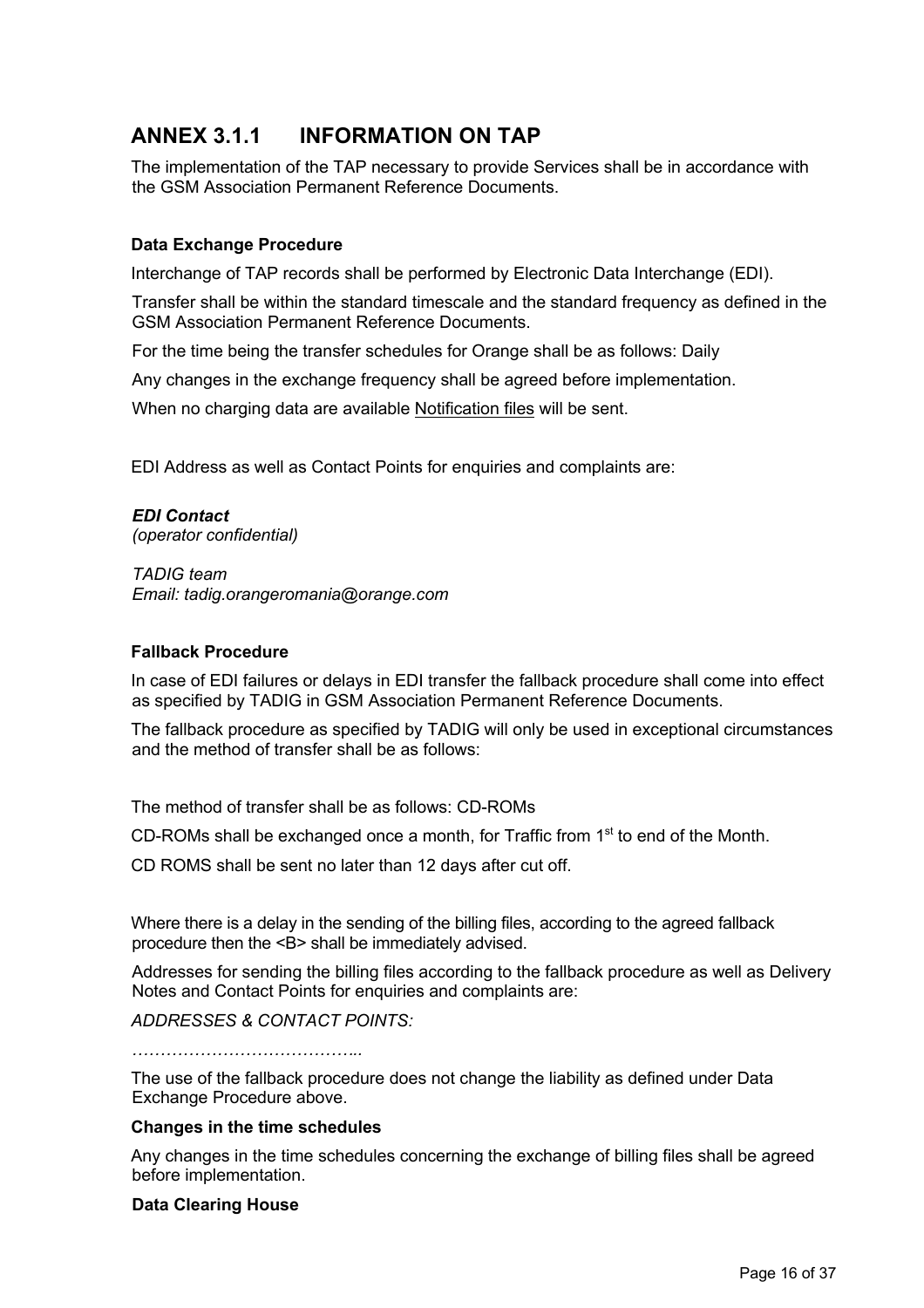In case of using Data Clearing House for data interchange, the responsibilities of Roaming Provider remain as they are defined by the GSM Association and in Permanent Reference Documents.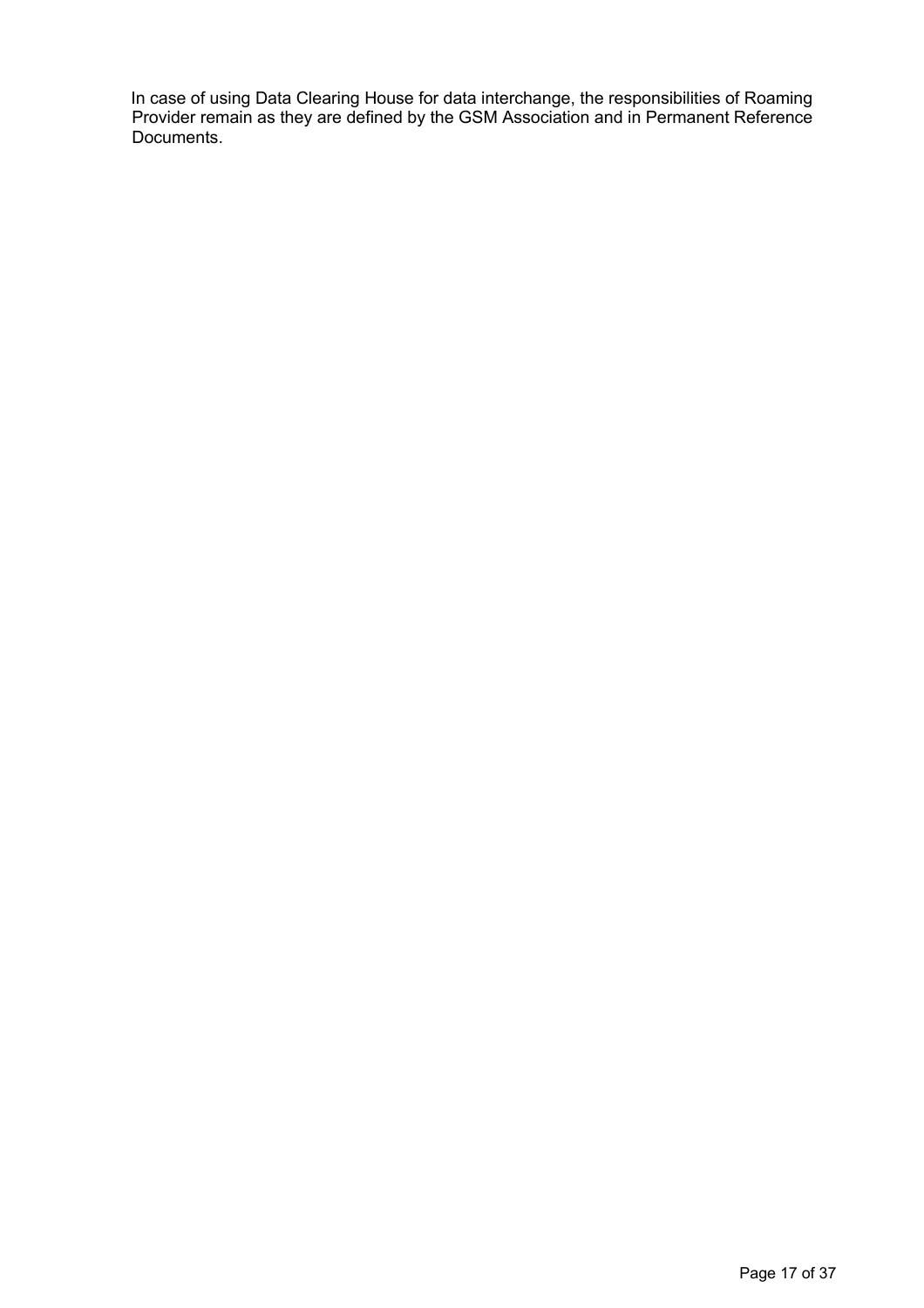# **ANNEX 3.2 SETTLEMENT PROCEDURE**

The Settlement Procedure in this ANNEX 3.2 applies to financial transactions involving roaming traffic from start of the traffic period commencing by the <commercial start letter of roaming> or <date>.

Orange shall prepare a monthly invoice for calls registered during the invoice period made by the visiting customers in the visited PMN Operator.

The settlement procedure for SMS Interworking comes into force from the starting commercial date of the SMS Interworking Addendum signed and exchanged between the **Parties** 

The invoice period shall in general be a calendar month. However, a single transfer covering a month end shall not be divided between two invoices. The invoice has to be sent by the **10**th of the following month at latest. An invoice notification may be sent to *financial.roaming@orange.ro*

Orange will issue as appropriate credit notes and correction invoices to compensate for agreed changes to or agreed errors in the basic inter PMN Operator invoices. The threshold amount for issuing the Credit Note by Orange to compensate <B> is 100 SDR. In any case, a Credit Note shall be issued at least once a year before the year-end if appropriate.

### **Direct Full Payment with Currency Conversion**

The invoice amount (and credit note amount if appropriate) must be paid separately by the debtor in the Local or Payment Currency of the creditor as calculated from the SDR amounts as indicated on the invoice and/or credit note

Payment shall be made in **EURO** when **Orange** is the creditor calculated from the SDR balance obtained by the clearing process..

The conversion method from SDR into the currency of payment, is defined in PRD BA.11

Payment by <B> shall be made within 30 days from the date of the invoice with the later date.

If <B> does not pay the clearing balance by the due date for payment then Orange shall have the right to charge its normal interest rate on the overdue amount from the due date for payment until payment is made.

The normal interest rate for Orange is:

#### **6% per annum above Euribor**

Changes in time schedules concerning the exchange of invoices and settlement periods shall be fixed three months before implementation at the latest.

All enquiries and complaints concerning international invoicing shall be done through the following points of contact:

*CONTACT POINT INVOICING:* Email Address: financial.roaming@orange.ro

<B> shall pay any Value Added Tax (VAT) or other similar tax in accordance with the laws of Oranges country. The application of VAT is defined in Annex 11 Roaming Provider Tariff.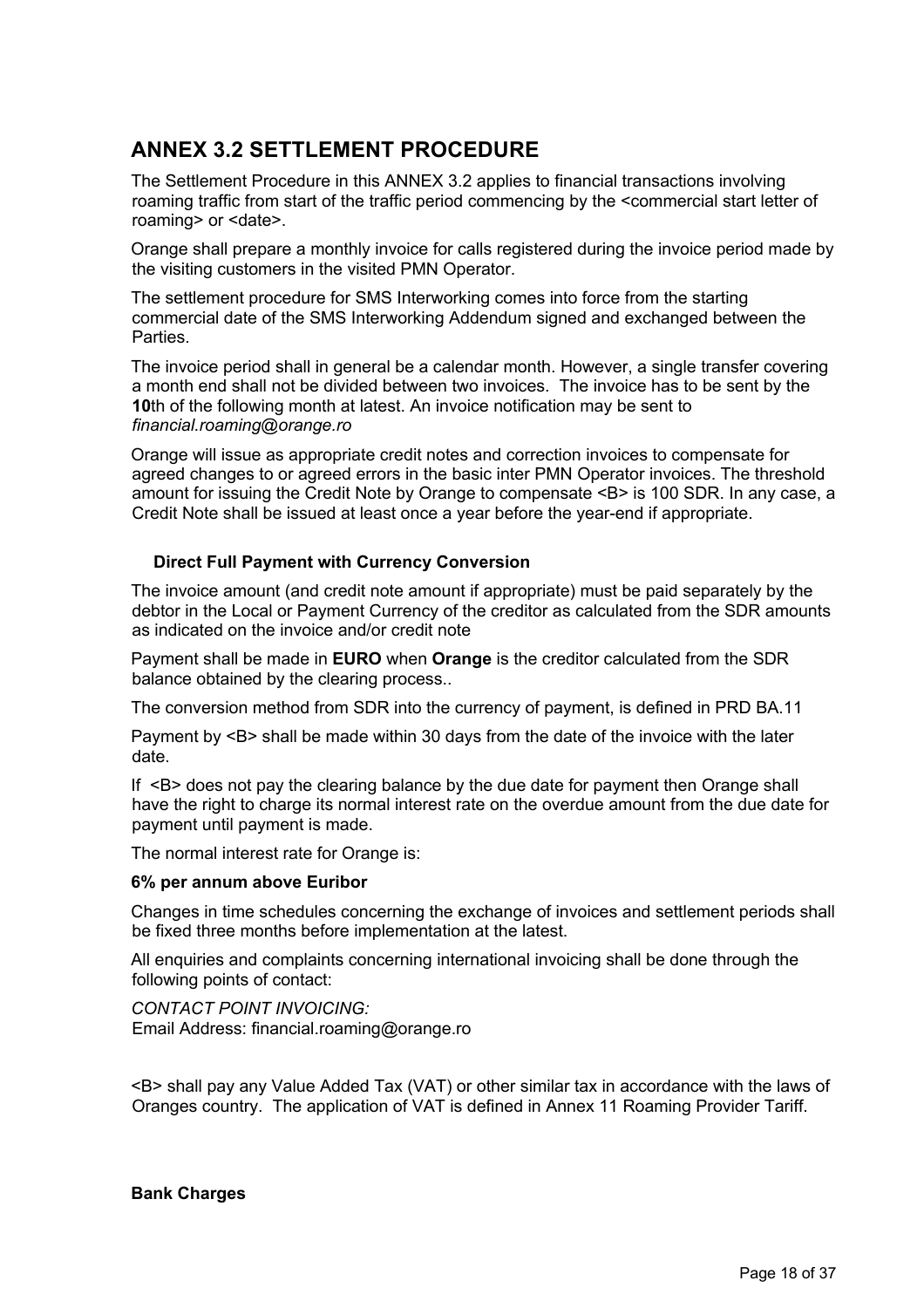Where bank charges occur, any such expenses imposed by the debtors bank(s) including intermediate and correspondent banks used by the debtor to make the payment, shall be borne by the debtor

Expenses imposed by the creditors bank(s), including payment expenses imposed by intermediate and correspondent banks used for receipt of the payment by the creditor, shall be borne by the creditor.

In the case where the debtor pays in a different currency than agreed in the applicable annex or pays to the wrong bank account, the creditor has the right to request a credit from the debtor for the extra cost.

*If the creditor changes his settlement instructions, he is bound to announce the debtor through documented notification about the change, at least one month before the change take effect, in order to avoid wrong payments.*

*Also, to avoid payments in a different currency than agreed, the invoices will have payment details only in SDR and in settlement currency (stated on the basis of in force contractual agreement).*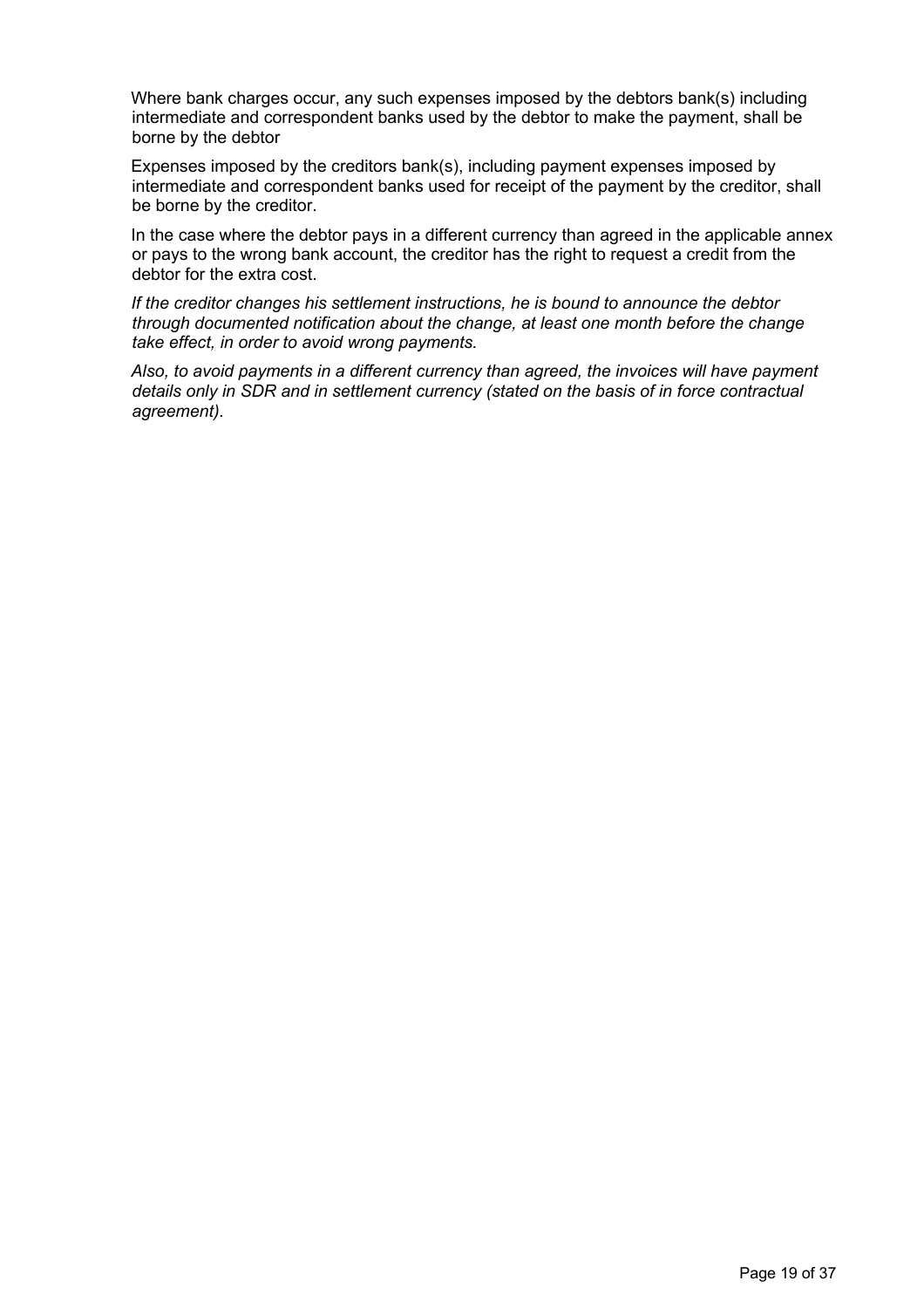# **ANNEX 4 CUSTOMER CARE PRINCIPLES**

#### **General**

A Roaming Customer should contact the Customer Care Services of his home contract partner (Customer Care Services of <B>) while roaming in the Public Mobile Network of Orange. This home Customer Care Services will provide the first point of contact but may refer the Roaming Customer to Orange's Customer Care Services if appropriate.

The Roaming Customer is free to contact Orange's Customer Care Services directly. However, the primary responsibility for customer care remains with <B>.

Each Party will ensure that there is, at least during office hours, an English speaking operator on duty, to whom a Roaming Customer can be referred.

Customer care contact numbers are defined here: 401 ; 411

Customer care information for SMS Interworking is contained in the relevant Addendum signed between the Parties.

#### **Roaming Information**

Roaming information (including changes of such information), like coverage maps, service levels and Services (including their date of implementation and tariffs), shall be sent to the following contact point: *……………….*

Changes in Emergency Service, Customer Service, Directory Enquiry numbers, and Tariffs shall be exchanged in accordance with the provisions of the Agreement.

<B> shall inform its own Roaming Customers about roaming in Oranges Public Mobile Network.

#### **Public Mobile Network Faults**

In the event of a perceived Public Mobile Network fault a Roaming Customer should contact the home Customer Care Services while roaming in the Public Mobile Network of Orange. The home Customer Care Services will provide the first point of contact but may refer the Roaming Customer to Oranges Customer Care Services if appropriate.

In the event that the Customer Care Services of one Party has a query concerning potential faults of the other Party's Public Mobile Network, then the Customer Care Services shall contact the contact point defined below.

In addition, it may be necessary that technical experts of one Party get into direct contact with the other Party's technical experts (e.g. to establish trouble shooting). In such cases additional contact points shall be provided. These contact points are defined below.

Frequently arising faults in the Public Mobile Network or Services of Orange experienced by Roaming Customers and indicated to <B> shall be reported to the other Party's contact point defined here: service.monitoring@orange.ro

#### **Lost/Stolen SIM and/or USIM-Cards**

In the event that a SIM and/or USIM-card is lost or stolen, the Roaming Customer shall be asked to contact his home Customer Care Services. If the Roaming Customer contacts Orange's Customer Care Services, Orange's Customer Care Services will provide the Roaming Customer with the contact number of his home Customer Care Services.

#### **Lost/stolen or Faulty Mobile Equipment**

In the event that mobile equipment is lost, stolen, or faulty, the Roaming Customer shall be asked to contact his home Customer Care Services. If the Roaming Customer contacts Orange's Customer Care Services he will be referred to his home Customer Care Services.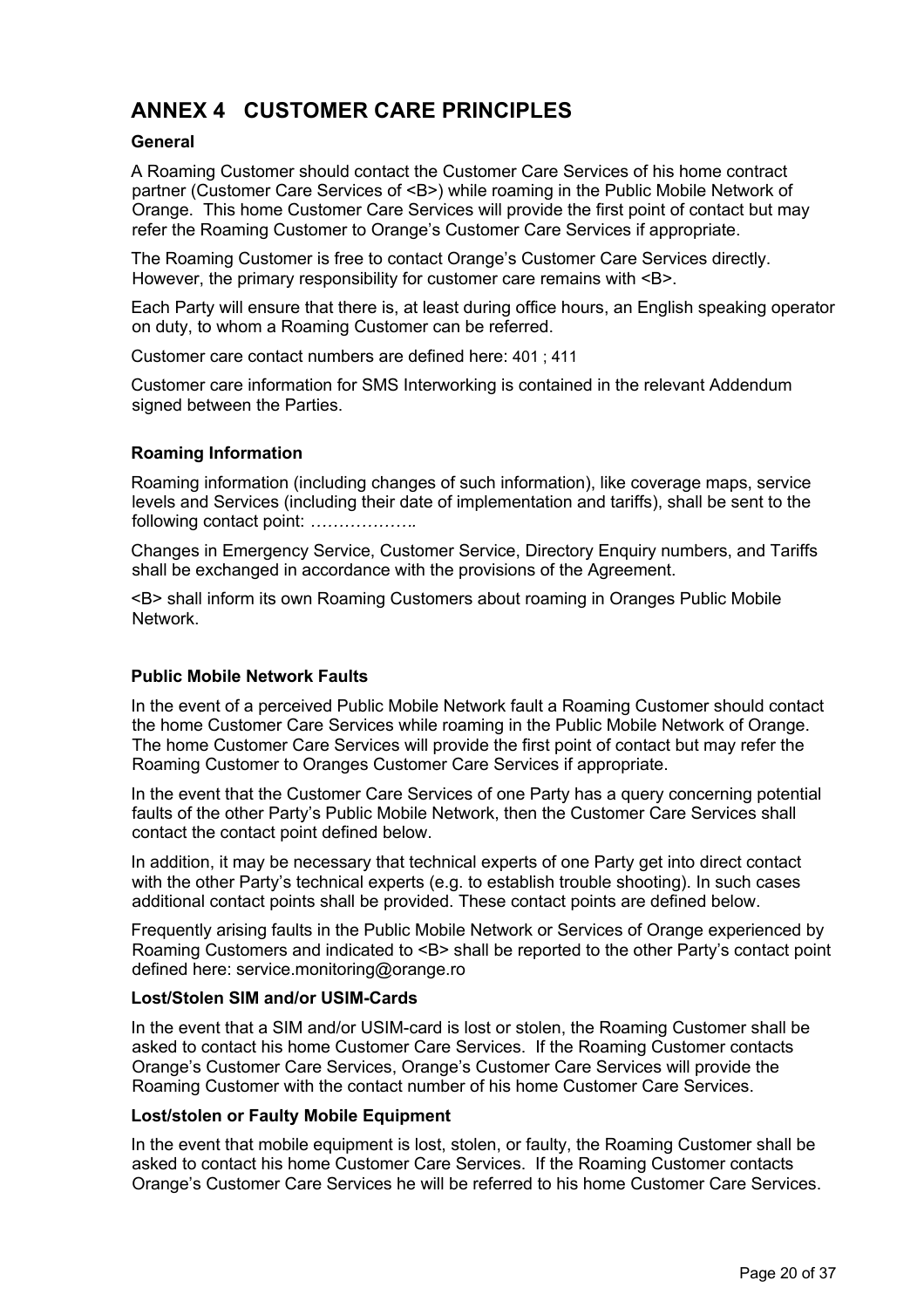### **Billing Enquiries**

In the event that a Roaming Customer has an enquiry relating to the amount billed during roaming, the Roaming Customer shall resolve this query with his home Customer Care Services. Any contact with Orange will be achieved through his home Customer Care Services.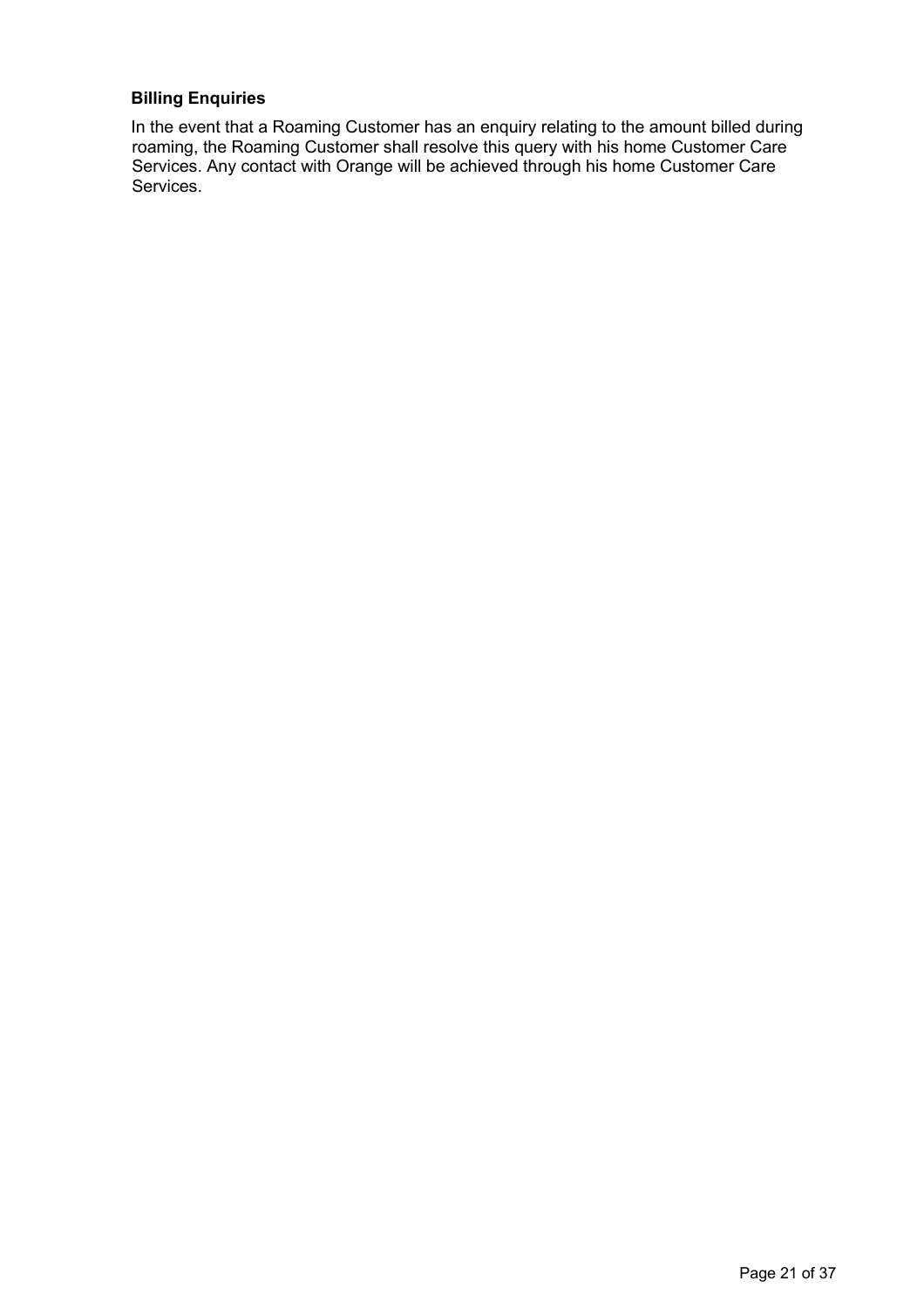# **ANNEX 5 TECHNICAL ASPECTS**

Technical aspects concerning both the pre-commercial and commercial phases of International Roaming and SMS Interworking are dealt with in the Annexes to follow.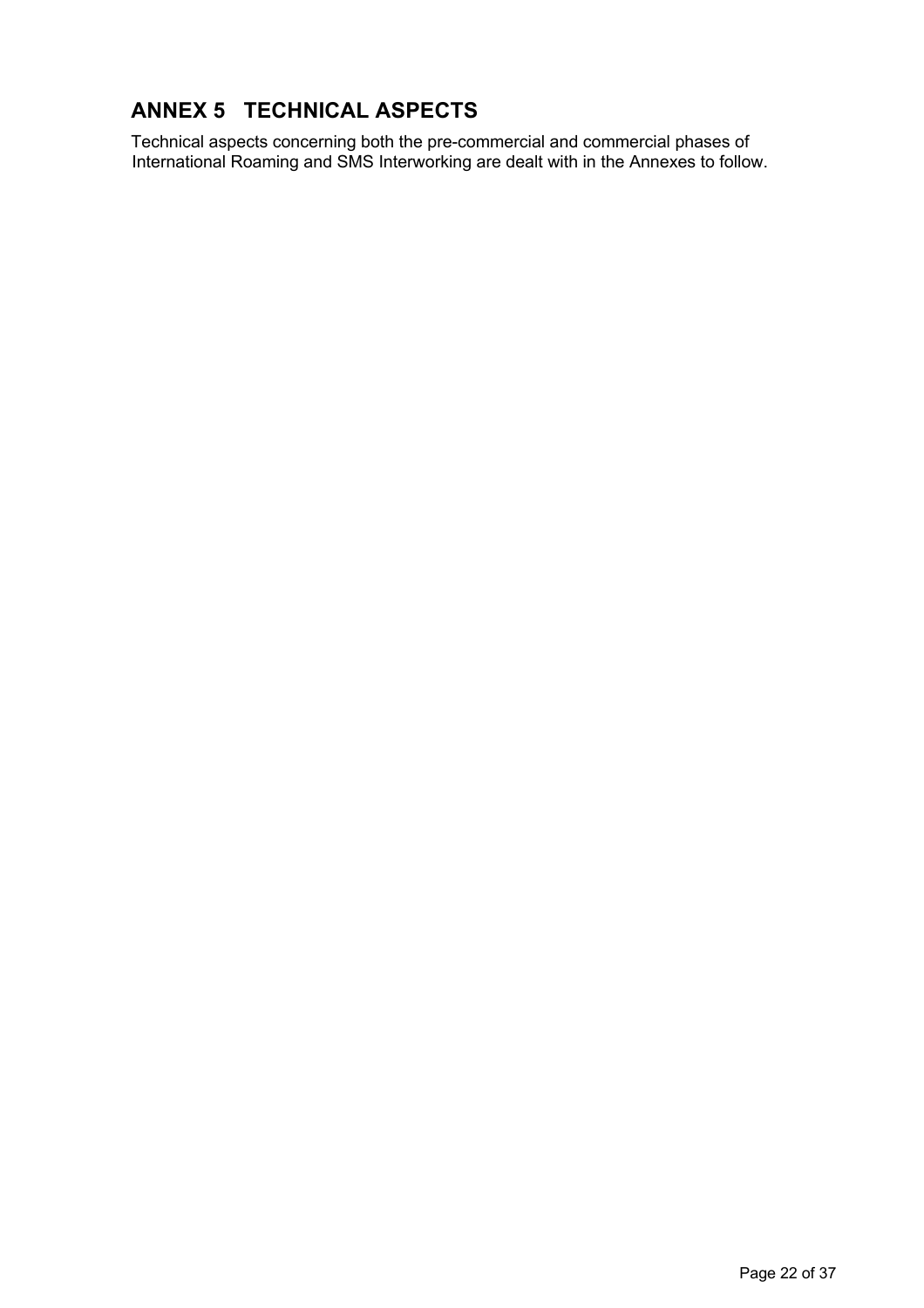# **ANNEX 5.1TESTING**

### **Certification of testing**

Orange shall send Completion Certificates confirming the successful execution of IREG & TADIG tests which includes testing of the TAP procedures according to the Test Specifications of GSM Association Permanent Reference Documents.

#### **Testing of Service availability**

Orange agrees to perform relevant tests of service availability, according to the IREG and TADIG Test Specifications, every time a major change which has an impact on International Roaming and SMS Interworking.

#### **Testing SIM and/or USIM-Cards**

#### **General**

<B> will make the bilaterally agreed number of test SIM and/or USIM-cards available to Orange under the following conditions:

Send test SIM and/or USIM-card(s) as agreed bilaterally in a written notice without any activation fee or any subscription fee. <B> will be treated as a Roaming Customer of the Wholesale Roaming Access Provider.

All necessary information concerning the SIM and/or USIM-card(s), i.e. IMSI, MSISDN, PIN, PUK, shall be forwarded to Orange as well.

The SIM and/or USIM-card(s) remain in the property of the Wholesale Roaming Access Provider.

The test SIM and/or USIM-card(s) shall only be used in Orange's Public Mobile Network for the purpose of testing of International Roaming functions.

TAP-data for traffic generated by these test SIM and/or USIM-card(s) shall be included in the normal billing and accounting procedures and thereby also invoiced by Orange.

None of the above shall be construed to allow reselling the SIM and/or USIM-card(s) or in any other way forward the SIM and/or USIM-card on conditions that could be negative for the Wholesale Roaming Access Provider.

#### **Tests before the commercial start of roaming services (pre-commercial roaming phase)**

As a general principle, it is agreed that Orange using test-SIM and/or USIM-card(s) will not receive a payable bill from the issuing <B> for the test calls made in the Public Mobile Network under test. TAP-data and bills will only be sent for test purposes.

Unless otherwise agreed, it is the sole responsibility of Orange to block Roaming Customers of <B> during the pre-commercial phase and in no case the <B> has to bear the costs incurred by its customers roaming in Orange's Public Mobile Network.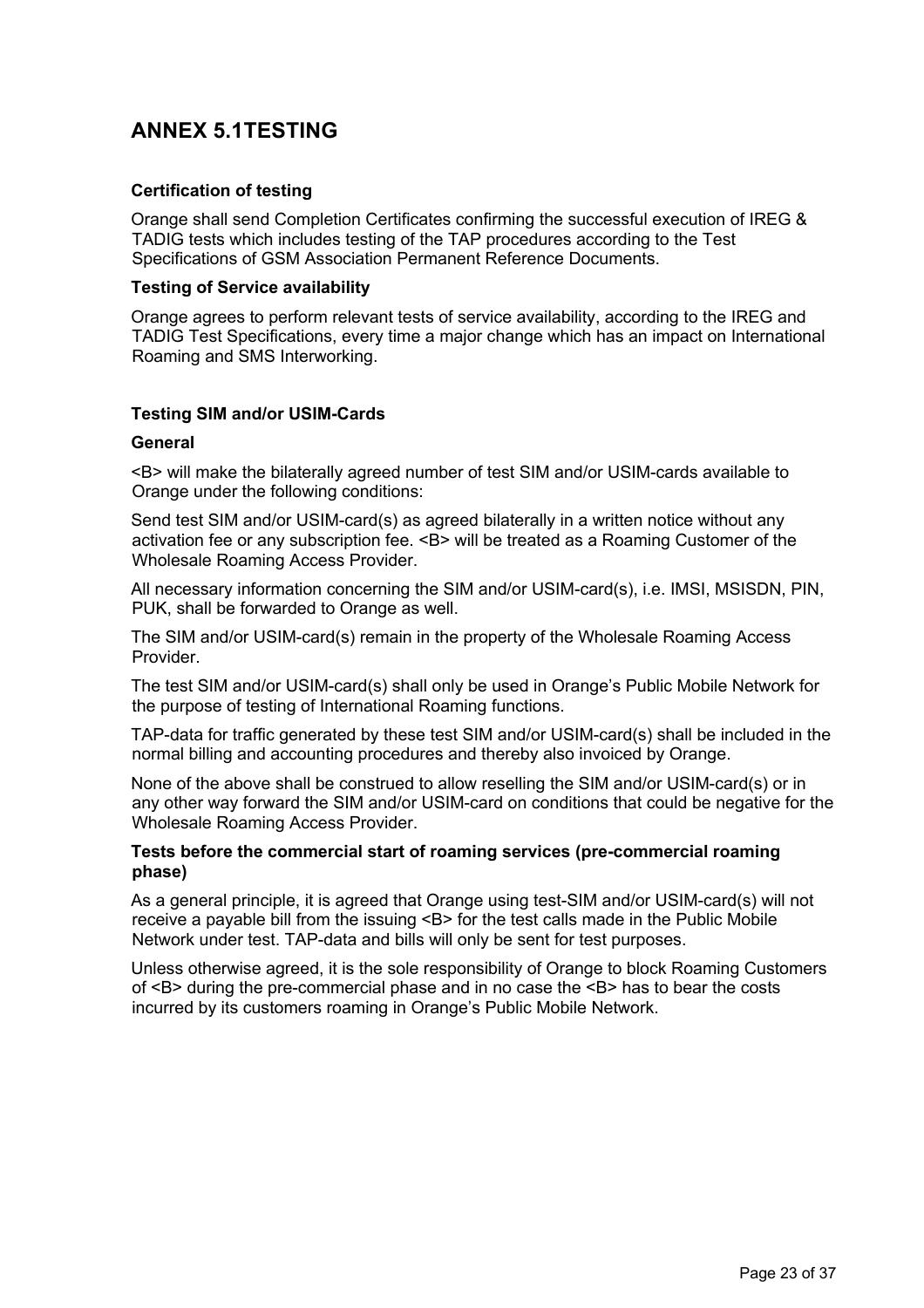### **Tests during the commercial roaming phase**

As a general principle it is agreed that during the commercial roaming phase the usage of these SIM and/or USIM-card(s) is fully chargeable for traffic charges. The <B> shall therefore have the right to send a (single) bill to Orange for the traffic generated by the exchanged SIM and/or USIM-card(s), however, only if the amount exceeds the bilaterally agreed non chargeable value. The amount charged is only the amount exceeding the non chargeable value calculated on a monthly basis. The non chargeable monthly value for the total of test SIMs is .....<currency >

The tariff used will be either the Tariff of Orange or the Wholesale Roaming Acces Requester retail tariff. In case the retail tariff is used, the <B> will attach an itemised bill to the invoice for control purposes. The payment shall be done according to the provisions set out in Annex 3.2.

#### **Calls made outside Orange during pre-commercial or commercial roaming phase**

All costs occurring for calls made with test SIM and/or USIM cards issued to Orange outside Oranges network will be charged by the <B>.

The tariff used will be the <B> retail tariff. The <B> will attach an itemised bill to the invoice for control purposes. The payment shall be done according to the provisions set out in Annex 3.2.

Using best endeavours, the <B> will inform Orange and bar the test SIM and/or USIM card(s) being used outside Orange's Network.

Orange is fully liable for all call costs as detailed above, damages and costs (as limited by this agreement) incurred by misuse of test SIM and/or USIM cards outside Orange for the first 180 calendar days or until it is informed by the <B>, whichever is the smaller:

#### **Lost or stolen test SIM and/or USIM cards**

In the event that Orange determines it is no longer in possession of the <B>Test SIM and/or USIM cards, Orange must immediately notify the <B> in written form and request that the missing card(s) be deactivated. Once sufficient notification has been delivered to the <B>, the liability of Orange ceases for all further usage on the missing cards(s) which occurs beyond the date of notification. However, the burden is on Orange to provide sufficient proof that adequate notification was given to the <B>.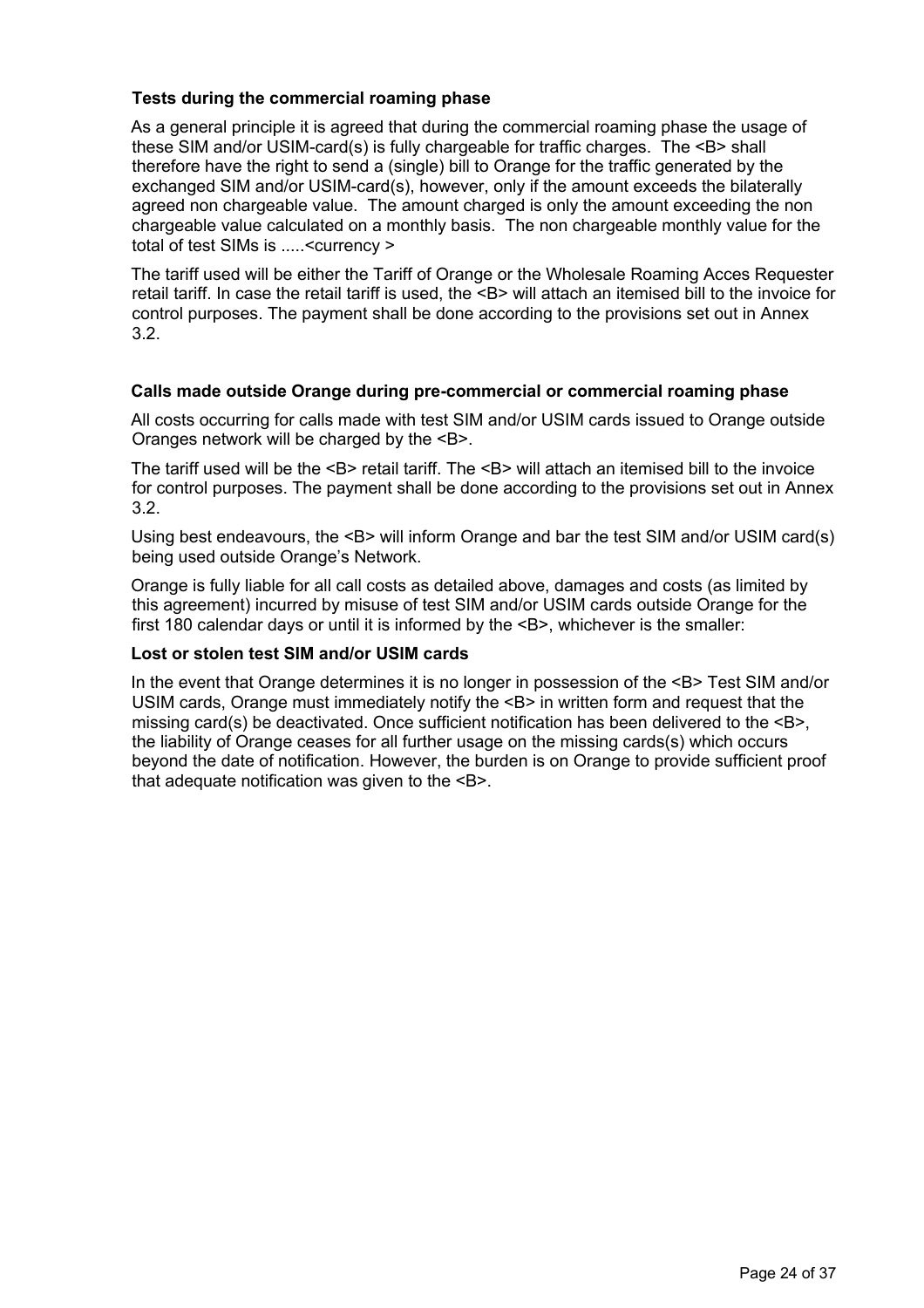# **ANNEX 5.2SECURITY**

Security functions of the individual Parties are specified in here and any other PRD documents.

### **Authentication**

The Parties agree to implement Customer Identity Authentication for Roamers on their network. The purpose and mechanism for authentication are described in GSM 02.09 and in GSMA PRD SG.15.

The Parties agree that authentication shall be performed as specified below:

For Roaming Customers (at the commencement of GSM service or 3G service) authentication is to be performed at every occasion of:-

- Network access using IMSI
- Location updating involving VLR change
- Network access for at least 1 in 10 mobile originated and terminated call set-ups (incl. SMS) for Orange

Network access for at least 1 in x mobile originated and terminated call set-ups (incl. SMS) for Party B.

(The value of x needs to be agreed by the Parties but should be less than 10)

- Supplementary service operation outside call
- Cipher key sequence number mismatch

If GPRS is supported, authentication is also to be performed at every occasion of:

- GPRS attach
- routing area updating involving SGSN change
- PDP context activation
- P-TIMSI (P- Temporary IMSI) signature mismatch, if P-TMSI signature is used
- P-TMSI signature not inserted in a Attach Request or Routing Area Update Request

#### **Authentication during a malfunction of the network**

The Parties agree that if an mobile station (MS) is registered and has been successfully authenticated, whether active or not active on a call, calls are permitted (including continuation and handover) and the Roaming Provider will receive the charge.

If an MS attempts to register or re-register and cannot be successfully authenticated due to the network malfunction, calls are not permitted.

If an MS has already been registered on the network, and has already been authenticated, and cannot be successfully re-authenticated due to network malfunction (e.g. the <B> was not able to provide authentication pairs RAND, SRES),

the Parties agree that calls are not permitted and that the <B> will not receive any charges.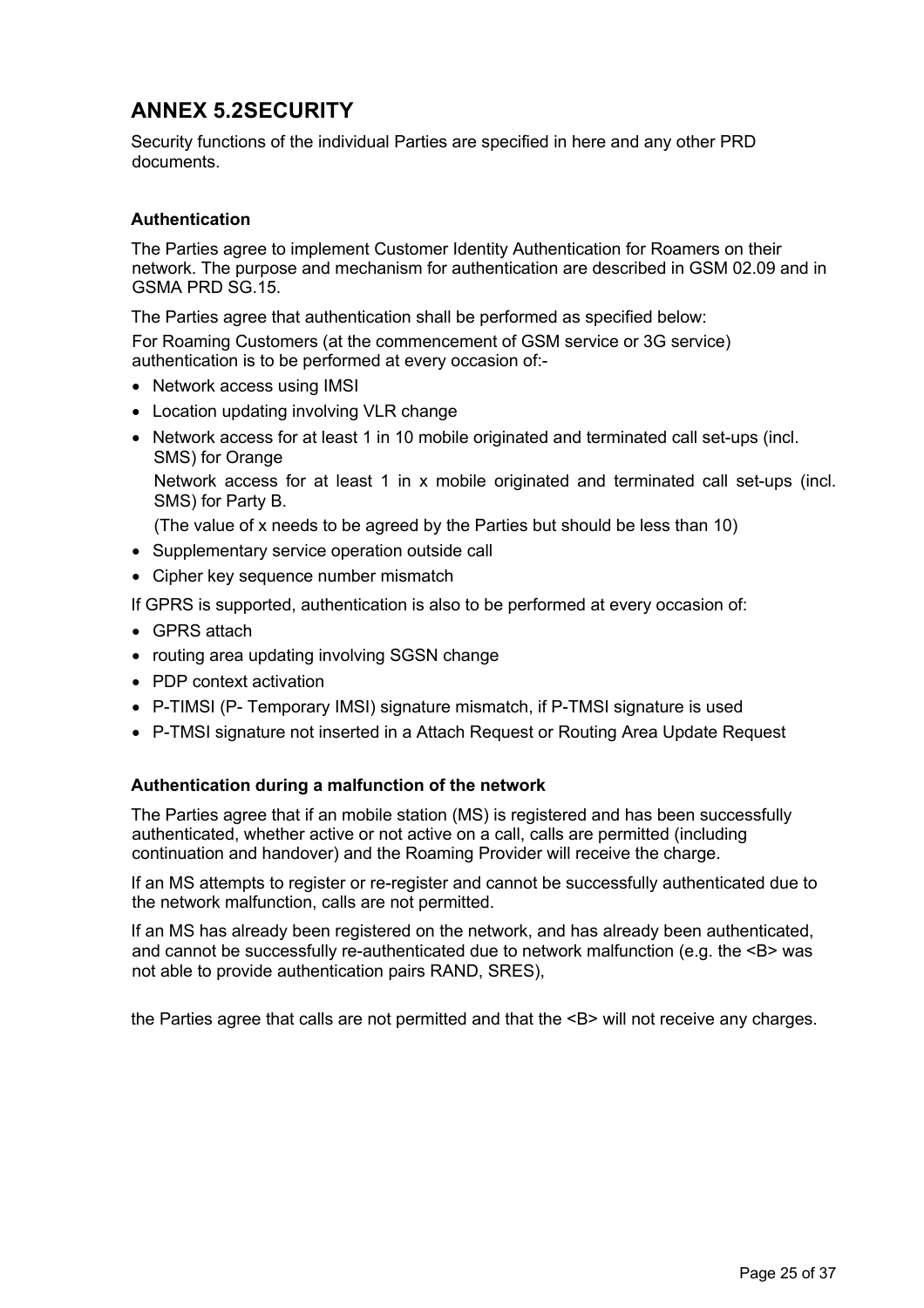# **ANNEX 5.3 INFORMATION ON SIGNALLING INTERCONNECTION AND/OR IP CONNECTIVITY**

The implementation of the Signalling Protocols and/or Inter-PLMN backbone (as defined in IREG PRDs) shall be in accordance with the Technical Specifications and relevant GSM Association Permanent Reference Documents with the exception of Public Mobile Network specific deviations and/or chosen options agreed by both Parties during the testing phase.

The technical information relevant for International Roaming or SMS Interworking shall be exchanged between the Parties as part of IREG testing procedures and IREG PRDs.

Roaming Provider agrees to adhere to the processes set out in PRD IR.21, Article 4: Procedures for Updating the Database, when making changes in the numbering and addressing information with an impact on International Roaming or SMS Interworking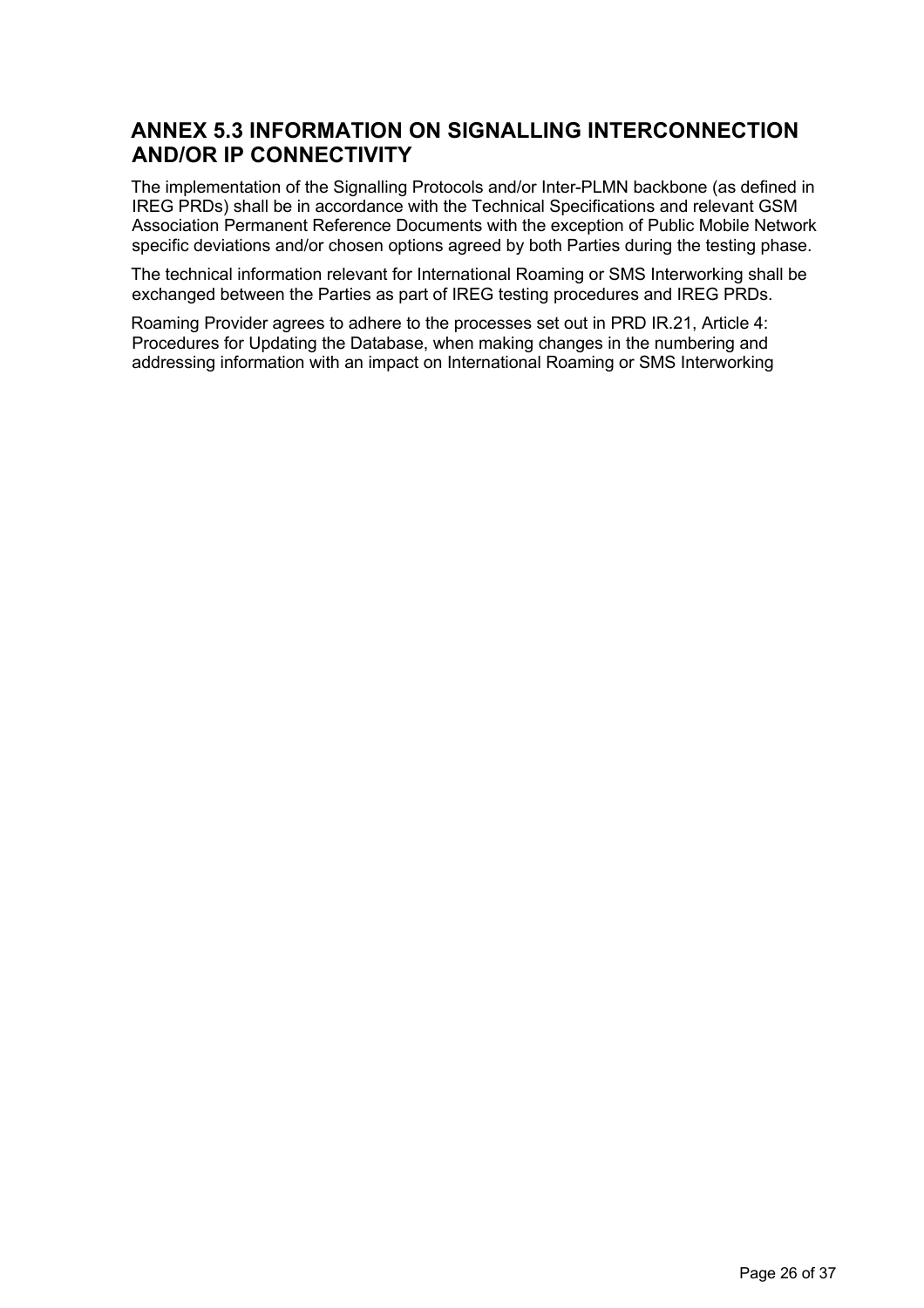# **ANNEX 6 DATA PRIVACY. GENERAL PRINCIPLES**

Data Privacy requirements of the individual Operators are defined here:

## **National Requirements**

The applicable law is the Constitution of Romania regarding Data Protection legislation published in the Official Bulletin No 767/31.10.2003 and the art. 91

from the Penal Procedure Code.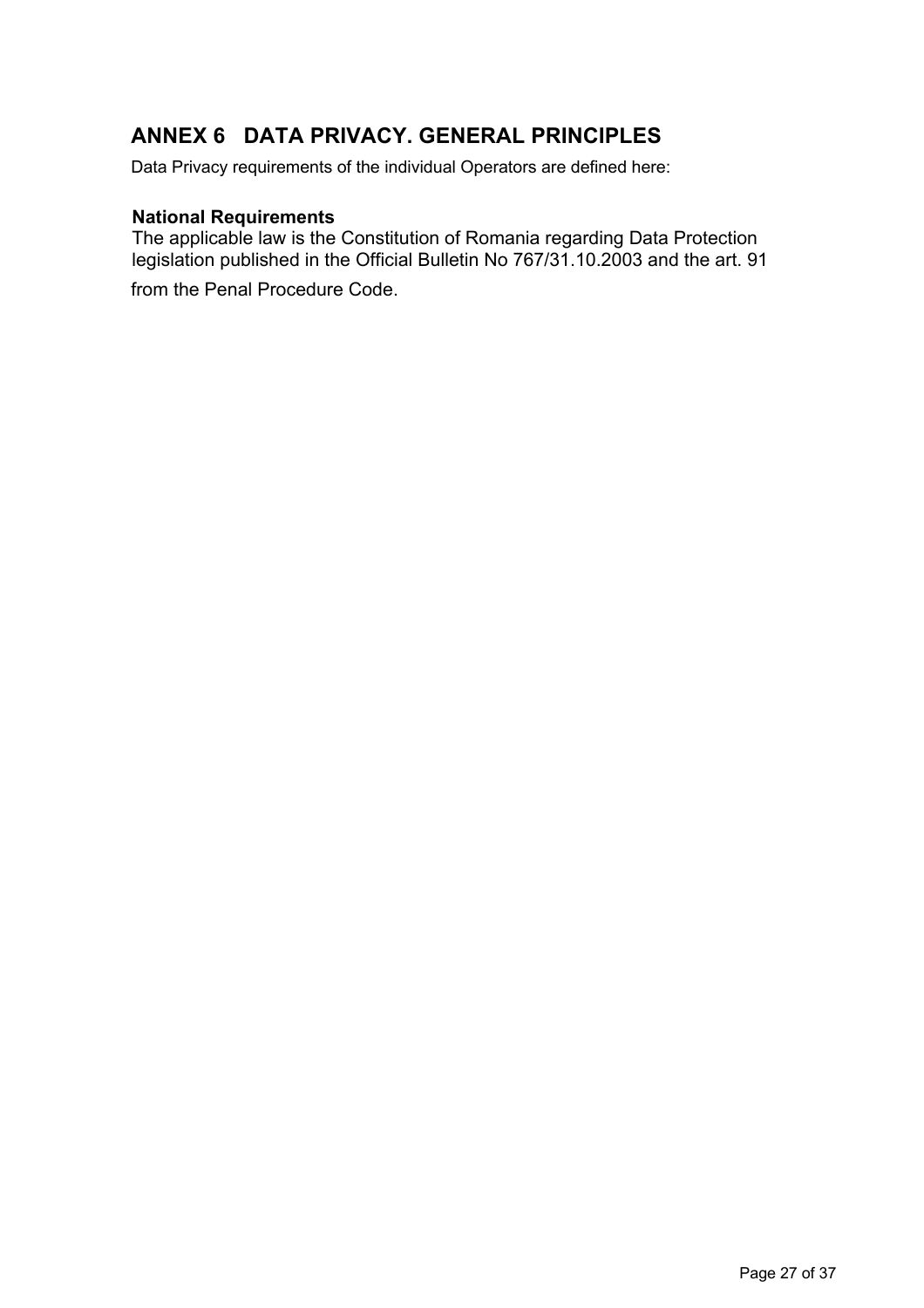# **ANNEX 7 FRAUD PREVENTION PROCEDURES**

The Parties shall implement fraud prevention procedures as specified by the GSM Association within BARG Binding PRD BA.20.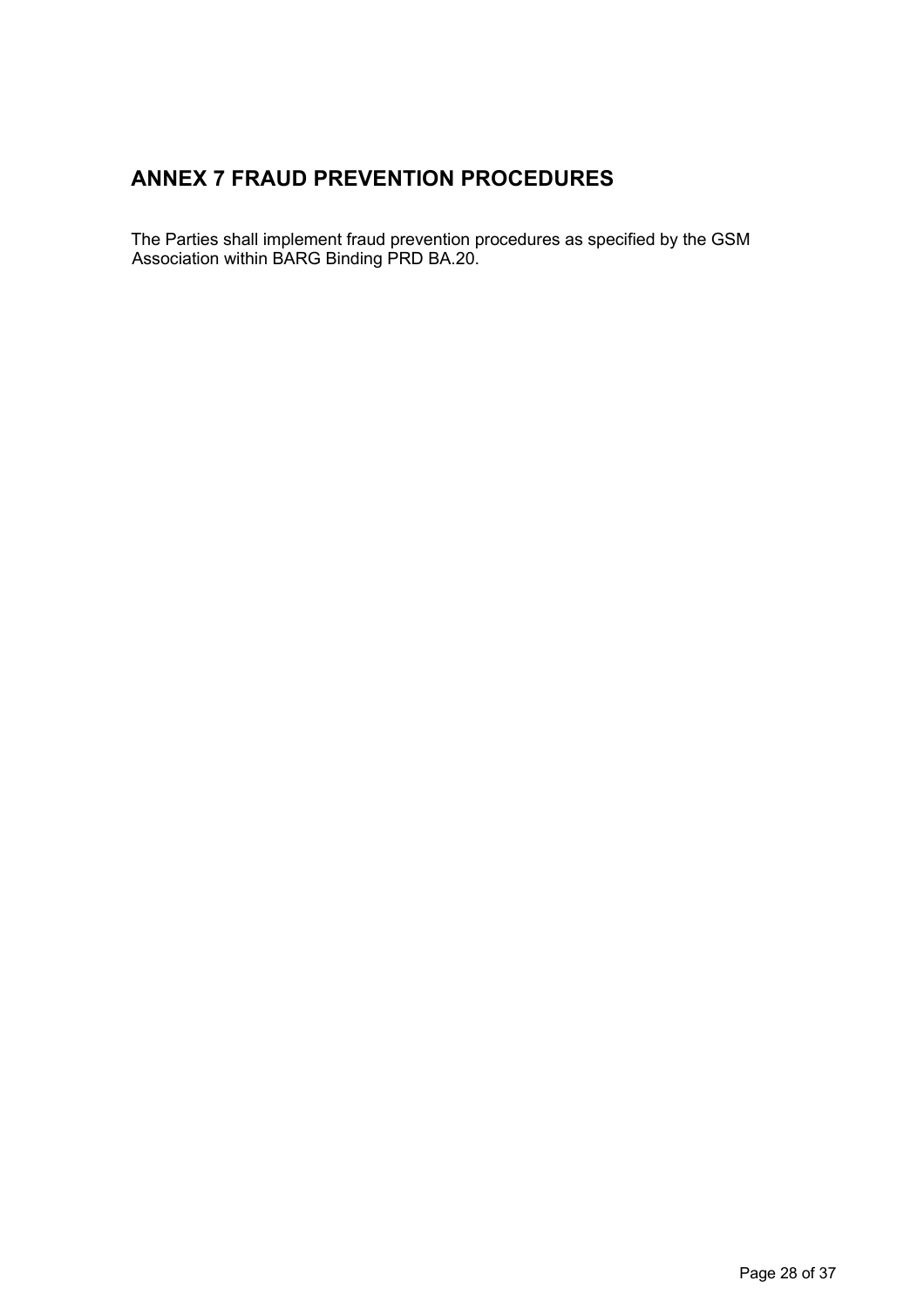# **ANNEX 8 NETWORK EXTENSIONS**

### **Scope**.

This Annex is an addendum to the existing Wholesale Roaming Access Agreement between **<Roaming Provider><TADIG Code/s>** and **<** <B> **><TADIG code/s>** (hereinafter referred to as the "Agreement") when a National and/or International Network Extension is implemented by **<Roaming Provider name>** for the provision of Services to Roaming Customers of **<** <B> **>** through the Client Operator(s) (listed in Attachment A) operating a Public Mobile Network.

The Parties hereby agree the following:

- The **<Roaming Provider>** in all circumstances is responsible to **<** <B> **>** for the adherence by the **<Client Operator>** to the provisions of the Agreement.
- The **<Roaming Provider>** is the single point of contact for the **<** <B> **>**
- The **<Roaming Provider>** shall provide the information required by the **<** <B> **>** for implementation of the National and/or International Network Extension.

Parties shall agree in writing, prior to implementing any additional National and/or International Network Extensions.

The Parties shall have the right to suspend and/or terminate an individual National and/or International Network Extension in accordance with Articles 14 and 17 of this Agreement. This suspension and/or termination shall not affect the existing Agreement.

This Annex supersedes any written or verbal agreement between the Parties with respect to this subject matter.

The services provided to the <B> through the use of a National and/or International Network Extensions shall be set out in the launch letter. Additional launch letters shall be used for the provision of additional services in accordance with this Annex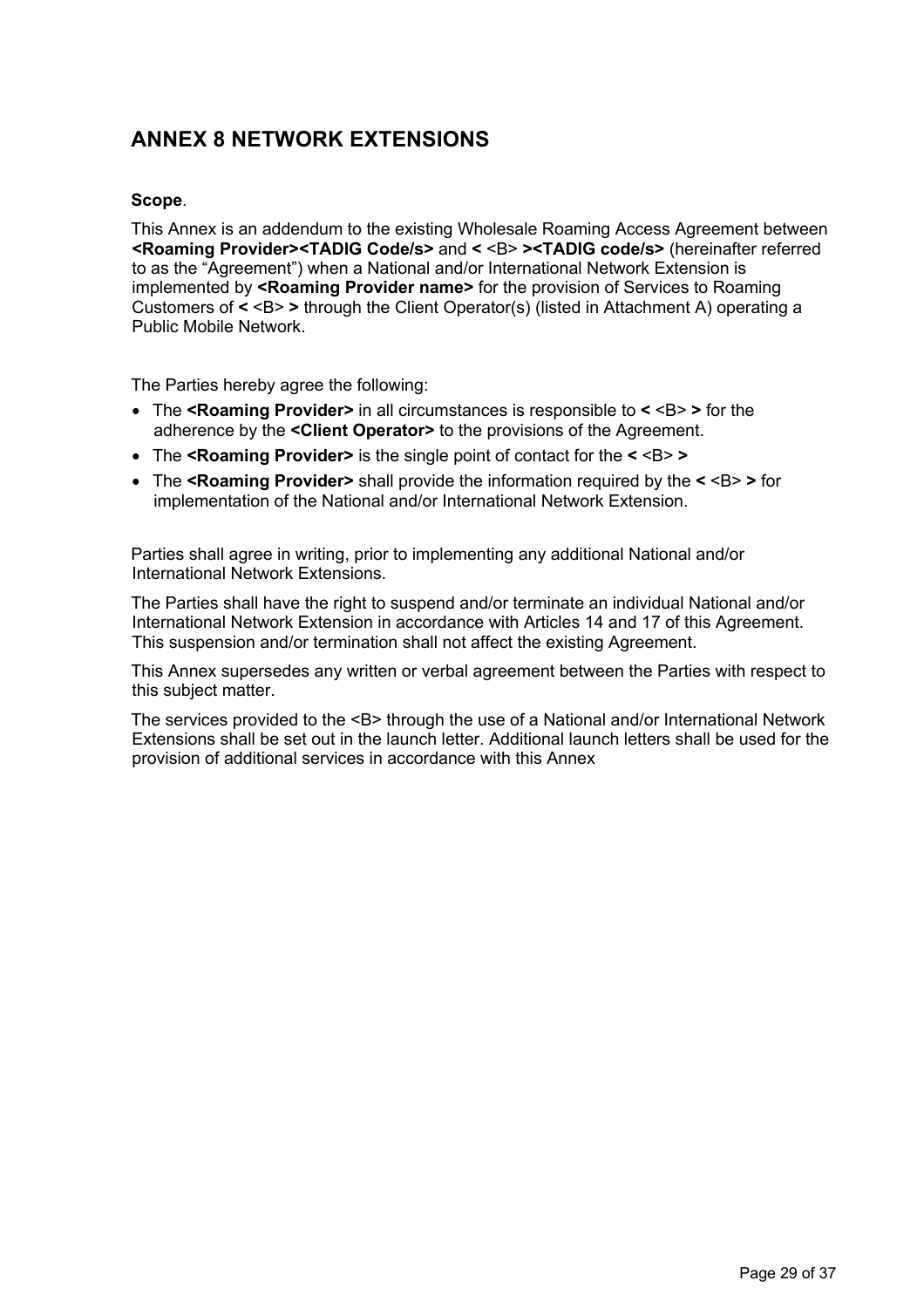## **ATTACHMENT "A"**

## **CLIENT OPERATOR´S SPECIFICATIONS**

*[Please complete the table below]*

| <b>Client Operator</b> | <b>Client Operator TADIG</b><br>code/s | <b>Country of Operation</b> |
|------------------------|----------------------------------------|-----------------------------|
|                        |                                        |                             |
|                        |                                        |                             |

Hereinafter referred to as the "**Client Operator".**

When roaming through **Client Operator,** the following deviations and /or amendments to the AA.13 Common Annexes of the Agreement apply :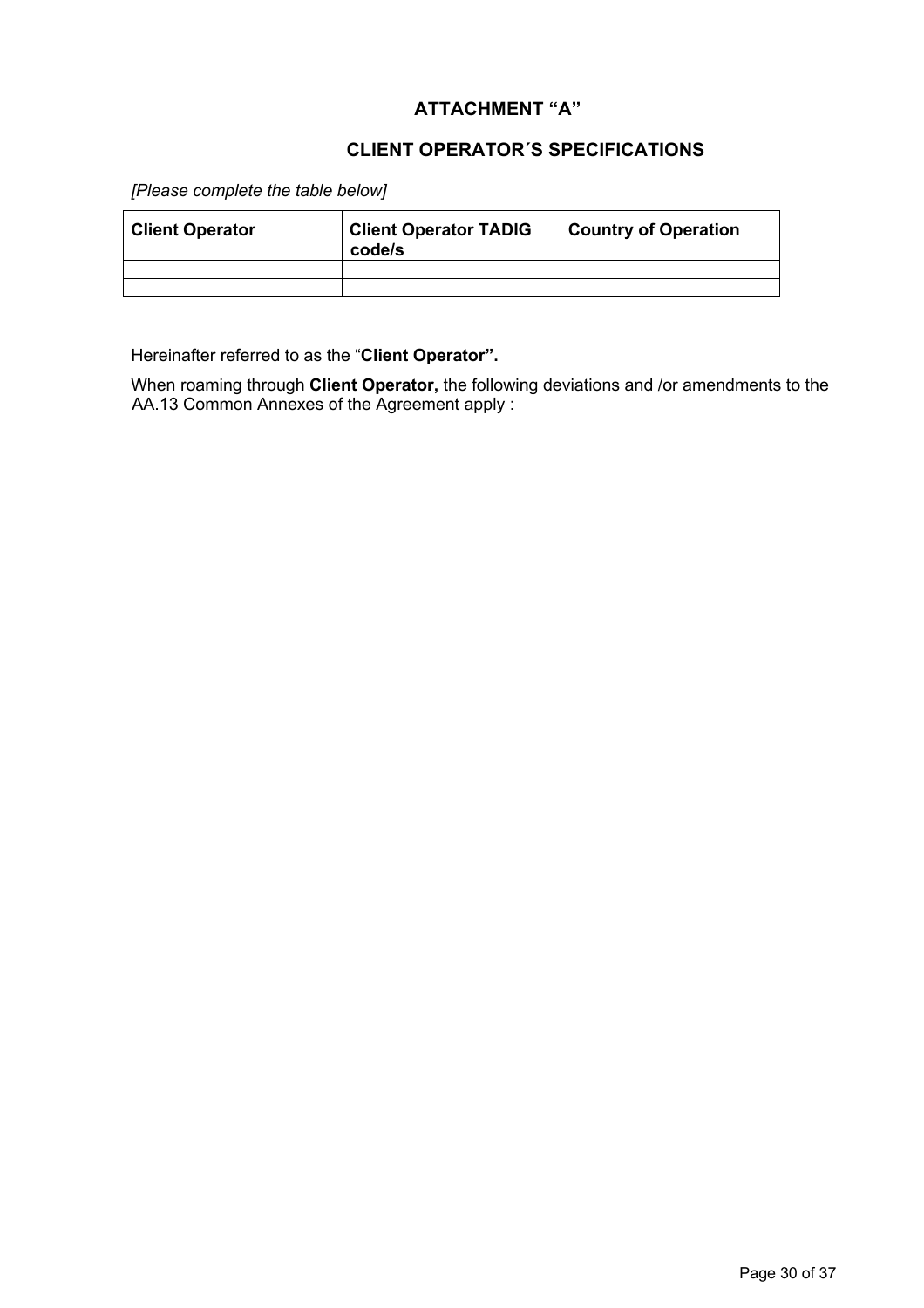# **ANNEX 10 Roaming Service Level Agreement**

### **General**

The Parties agree to implement the principles of the Service Level Agreement for roaming as specified in relevant GSMA PRDs.

The Service Level Agreement should be exchanged using the following Excel Spreadsheet:



Both Parties also agree to abide by PRD IR.78.

Both Parties confirm their IR.21 documents are up-to-date, i.e. all technical and routing information and contact details for trouble shooting and escalation are correctly presented.

Party B agrees that some of the test SIM cards can be used for active QoS monitoring purposes

Neither Party shall be liable to the other Party for failure to meet the Service Level Agreement as set out herein.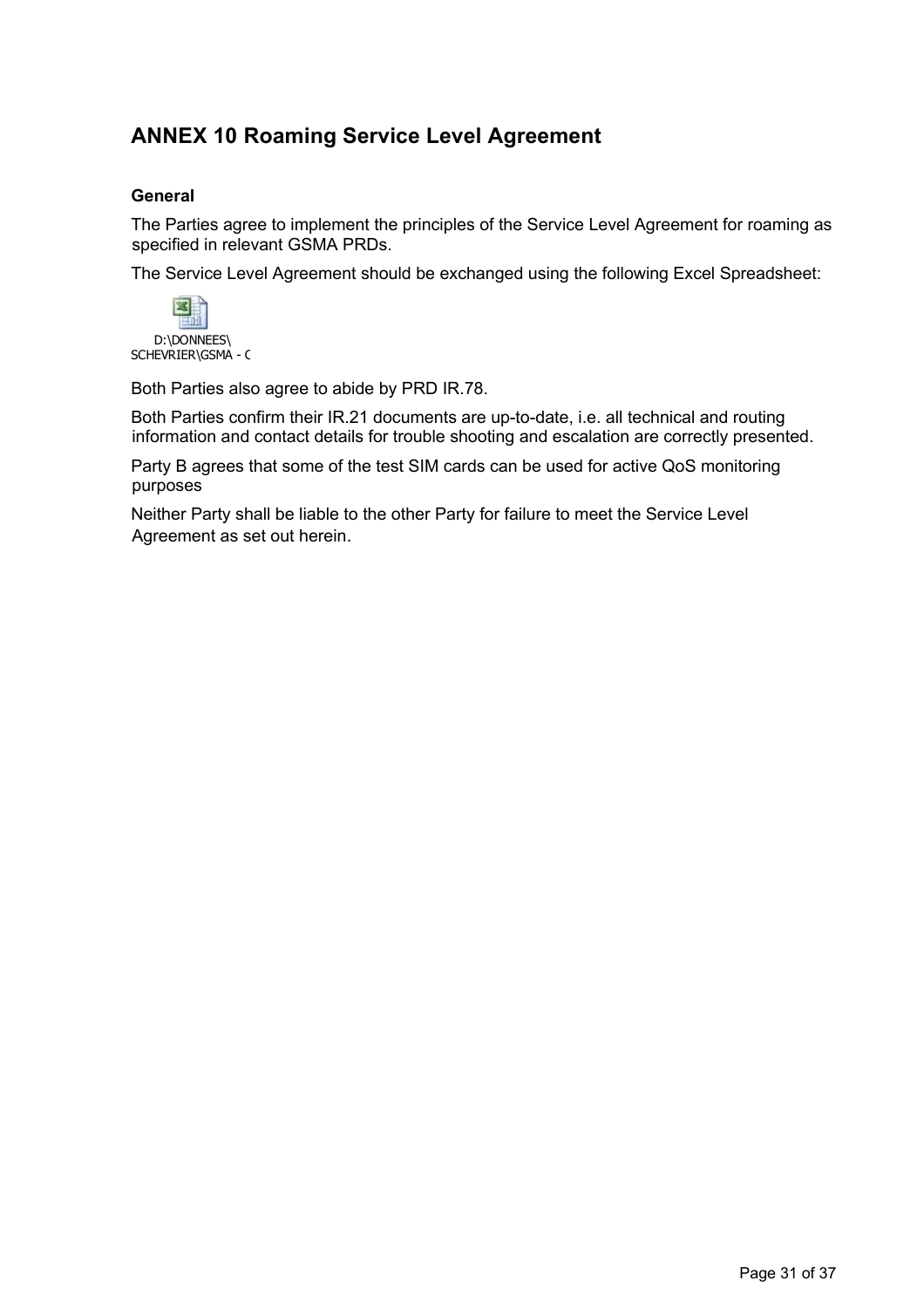# **Annex 11 Roaming Provider Services, Tariffs and other Information**

Roaming Provider will sent to the Direct Wholesale Roaming Access Seeker a PDF version of their RAEX AA.14 and RAEX IR.21 as agreed between the parties.

|                                          |     | <b>Frequency Bands</b> |     |     |          |      |          |      |          |      |      |                                                              |
|------------------------------------------|-----|------------------------|-----|-----|----------|------|----------|------|----------|------|------|--------------------------------------------------------------|
| <b>AVAILABLE</b><br><b>TECHNOLOGIES</b>  | 450 | 700                    | 710 | 850 | 900      | 1700 | 1800     | 1900 | 2100     | 2400 | 5000 | <b>Additional</b><br><b>Frequencies</b><br><b>Added here</b> |
| <b>GSM</b>                               |     |                        |     |     | $\times$ |      | $\times$ |      |          |      |      |                                                              |
| <b>UTRAN</b>                             |     |                        |     |     |          |      |          |      | $\times$ |      |      |                                                              |
| <b>WLAN</b>                              |     |                        |     |     |          |      |          |      |          |      |      |                                                              |
| Additional<br>Technologies added<br>here |     |                        |     |     |          |      |          |      |          |      |      |                                                              |

## **IOT - EU Voice Roaming Regulation**

#### **IOT FOR CIRCUIT SWITCHED TRAFFIC**

IOT applicable as from **01.07.2022** Currency used EURO

Taxes Application:

| Tax applicable                     | -NO |
|------------------------------------|-----|
| Tax Rate (for info only)           | 24% |
| Tax included in the stated tariffs | NO. |

No peak / off peak rates apply.

All tariffs are stated in 1-minute interval

#### **EU & EEA OPERATORS:** only for calls to EU Zone

Initial Charging Interval **30 seconds**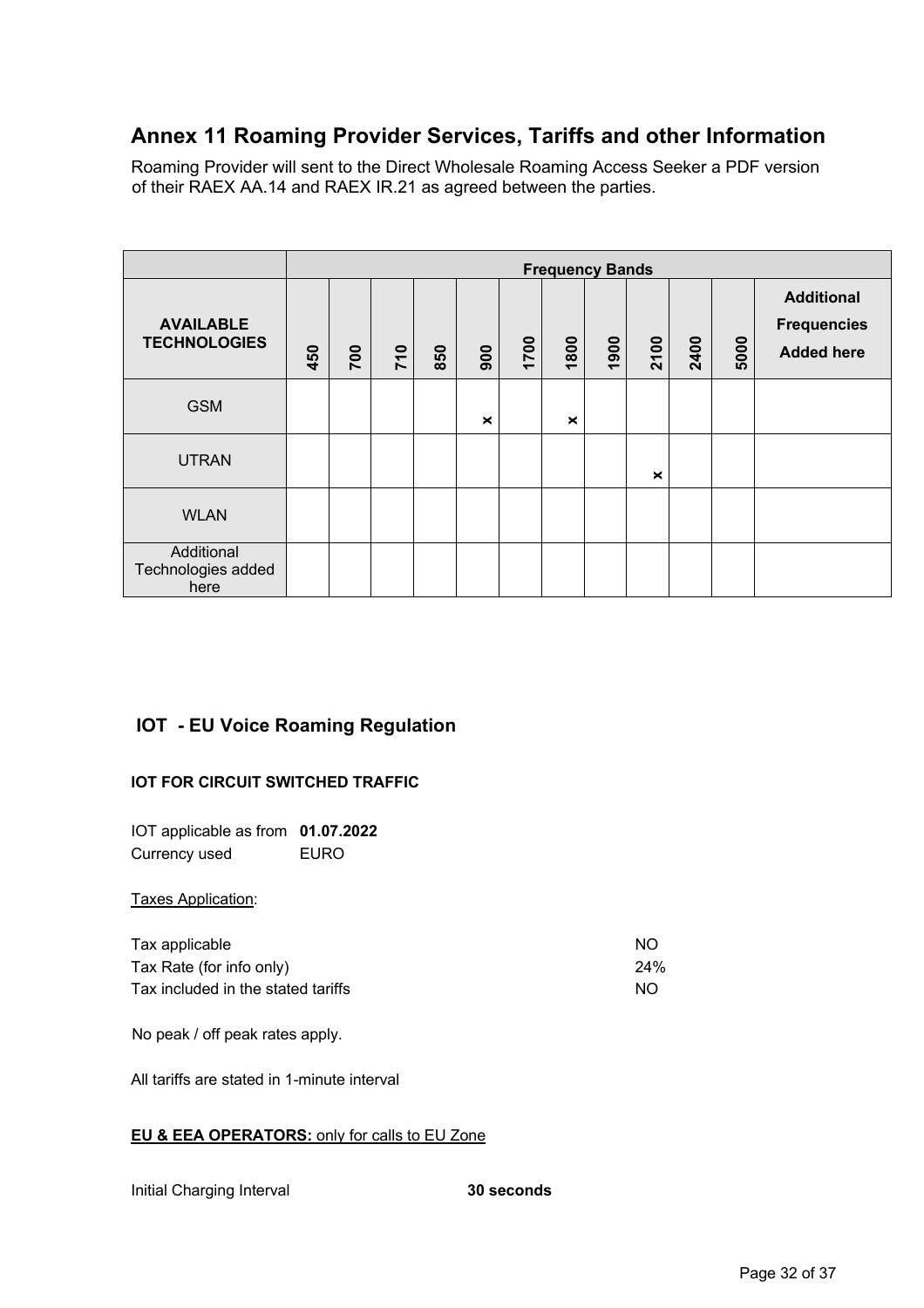Subsequent charging interval **1 second**

| Charging of incoming calls            | NO. |
|---------------------------------------|-----|
| <b>Charging of Emergency Services</b> | NO. |
|                                       |     |
| <b>CAMEL Invocation Fee</b>           |     |
| Charging of CAMEL Invocation Fee      | NΟ  |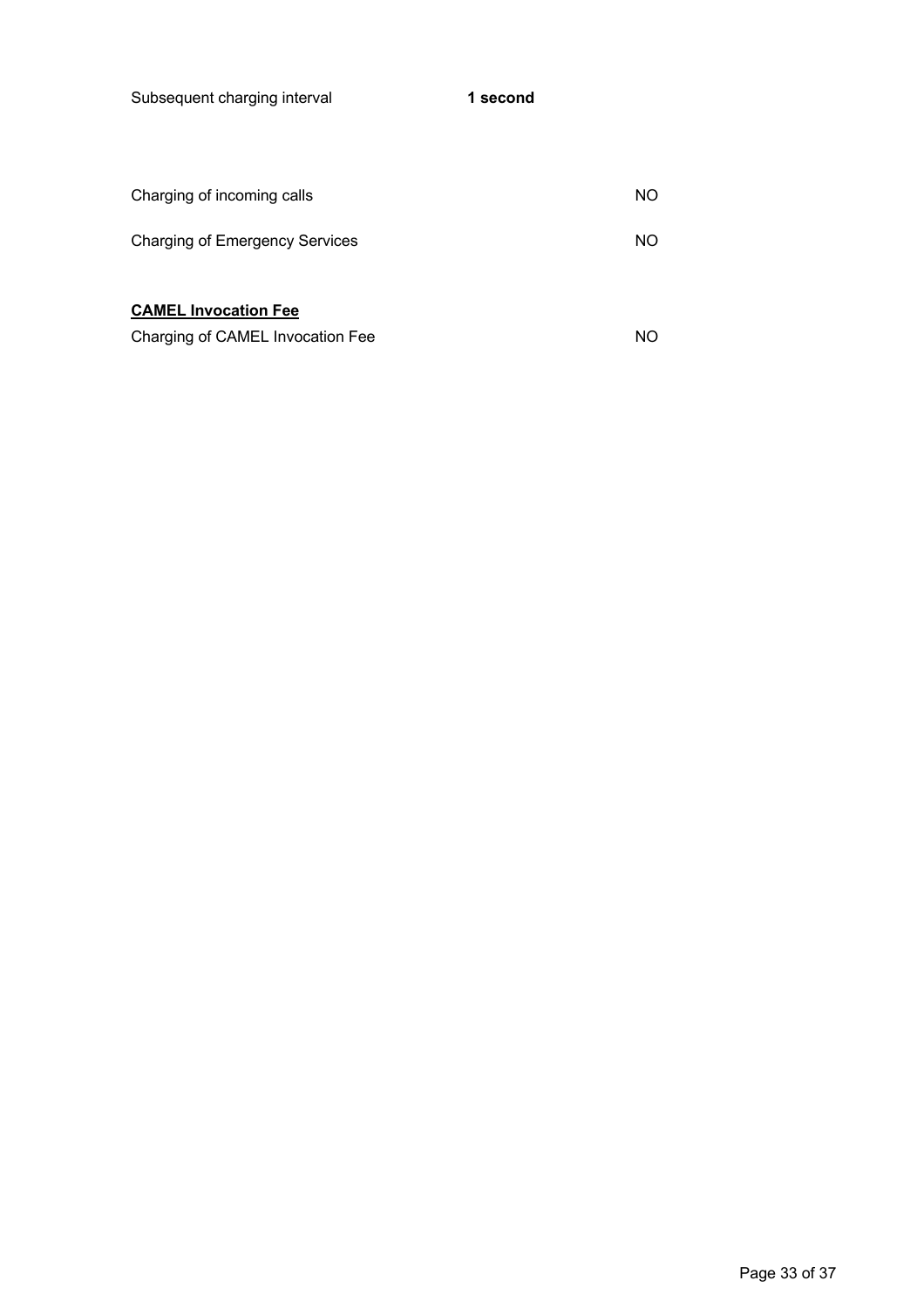## **Tariff Overview Table**

|                                                             |                          | <b>Duration Based Tariffs</b> |                          |                       |                |                |                |                |                |                       |                             |                |  |
|-------------------------------------------------------------|--------------------------|-------------------------------|--------------------------|-----------------------|----------------|----------------|----------------|----------------|----------------|-----------------------|-----------------------------|----------------|--|
|                                                             | Off Peak I<br>Peak       |                               |                          |                       |                | Off Peak II    |                | Peak           |                | Off Peak I            |                             | Off Peak II    |  |
|                                                             | Excl<br>Taxes            | Incl.<br>Taxes                | Excl.<br>Taxes           | Incl.<br><b>Taxes</b> | Excl.<br>Taxes | Incl.<br>Taxes | Excl.<br>Taxes | Incl.<br>Taxes | Excl.<br>Taxes | Incl.<br><b>Taxes</b> | <b>Excl</b><br><b>Taxes</b> | Incl.<br>Taxes |  |
| <b>Incoming Calls</b>                                       |                          |                               |                          |                       |                |                |                |                |                |                       |                             |                |  |
| <b>Outgoing calls</b>                                       |                          |                               |                          |                       |                |                |                |                |                |                       |                             |                |  |
| Within the Orange Romania's Public<br><b>Mobile Network</b> | 0.022                    |                               | $\overline{\phantom{0}}$ |                       |                |                |                |                |                |                       |                             |                |  |
| To other Public Mobile Networks                             | 0.022                    |                               | $\blacksquare$           |                       |                |                |                |                |                |                       |                             |                |  |
| <b>To PSTN</b>                                              | 0.022                    |                               | $\overline{\phantom{0}}$ |                       |                |                |                |                |                |                       |                             |                |  |
| To EU Zone                                                  | 0.022                    |                               |                          |                       |                |                |                |                |                |                       |                             |                |  |
| Orange Customer Care 411/401                                | free of<br>charge        |                               |                          |                       |                |                |                |                |                |                       |                             |                |  |
| To 112                                                      | free of charge           |                               |                          |                       |                |                |                |                |                |                       |                             |                |  |
| SMS                                                         | <b>MO</b>                |                               |                          |                       | 0.004          |                |                |                |                |                       |                             |                |  |
| SMS                                                         | <b>MT</b>                |                               |                          |                       | Free of charge |                |                |                |                |                       |                             |                |  |
| SMS to 114 (SMSC address: +40114)                           | Free of charge           |                               |                          |                       |                |                |                |                |                |                       |                             |                |  |
| Call forwarding                                             | Activation /deactivation |                               |                          |                       | Free of charge |                |                |                |                |                       |                             |                |  |

#### EU Zone (including EEA countries)

Austria, Belgium, Bulgaria, Cyprus,Croatia Czech Republic, Denmark (except Faroe Islands and Greenland), Estonia, Finland (incl Alands), France (incl French Guyana, Guadeloupe, French West Indies, Martinique, Reunion), Germany, Greece, Hungary, Iceland, Ireland, Italy (incl Vatican), Latvia, Liechtenstein, Lithuania, Luxembourg, Malta, Netherlands, Norway, Poland, Portugal (incl Azores, Madeira), Slovak Republic, Slovenia, Spain (incl Canary Island), Sweden, UK (excl Guernsey, Isle of Man; incl Gibraltar)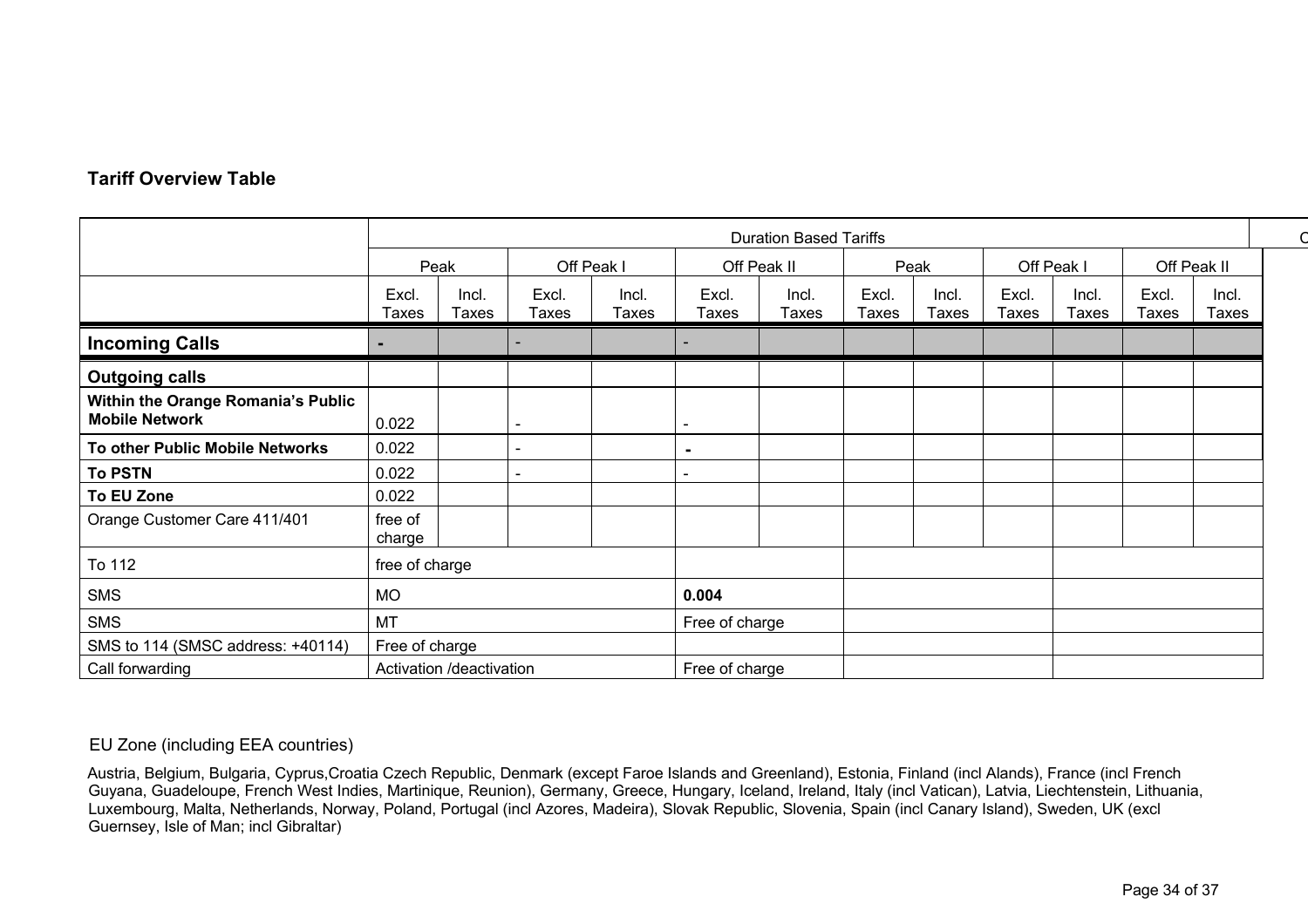Remark:

If more than 1% of the Voice Traffic from <B> is generated by Roaming Customers whose home calling numbers are from countries to which the EU Roaming Regulation III does not apply (as determined by the MSISDN recorded by Orange), then Orange shall apply the IOT applicable to HPMN Operators of the home calling number country set out in the PRD AA14 attached to the GSM International Roaming Agreement to all such Voice Traffic.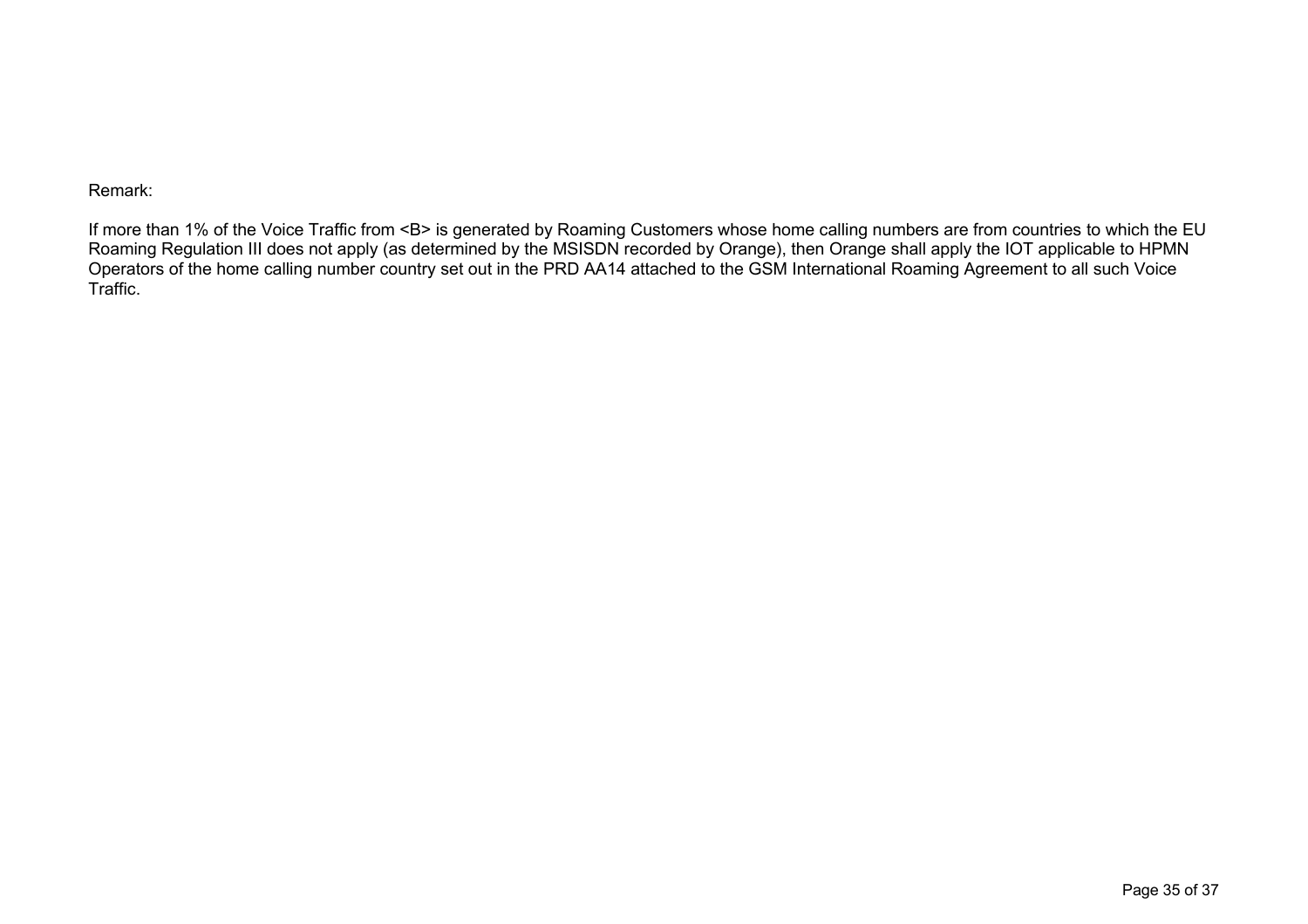## **IOT FOR Data traffic**

### **IOT Regulated IOT: EU Data Roaming Regulation (EU & EEA roaming partners only)**

IOT applicable as from **01.07.2022**

Currency used EURO

All tariffs are per volume of usage.

No difference in charge for Peak/off-peak, uplink/downlink traffic

As a minimum details of GPRS and/or 3GSM Packet Switched Roaming tariffs in IOT (if applicable) are the following :

1st charging increment :1KB

Next charging increment: 1 KB

For clarification: 1 Mbyte (MB) = 1024 Kbytes (KB) and 1 Kbyte (KB) = 1024 bytes

| l To                           | Call Type<br>Level |   |   | Time<br><b>Band</b> | Charge Type                             | Rate                | Interval |
|--------------------------------|--------------------|---|---|---------------------|-----------------------------------------|---------------------|----------|
|                                |                    | ⌒ | ◠ |                     |                                         |                     |          |
| <b>Packet Switched Traffic</b> |                    |   |   |                     | Charge per volume<br>(upload, download) | 0.002 EUR<br>per MB | 1 KB     |

Data traffic to 112:

- endpoint: https://localizare.112.ro, IP: 86.105.110.122, port 80 and 443 free of charge
- endpoint: https://aml.112.ro IP: 89.200.246.6 port 80 and 443 free of charge

No other costs are applicable.

Please note that local access and QoS through GPRS are not available for the time being.

The charge unit is applied to Total volume (Upload + Download).

Partial Records are generated every 24 hours or every 3MBs.